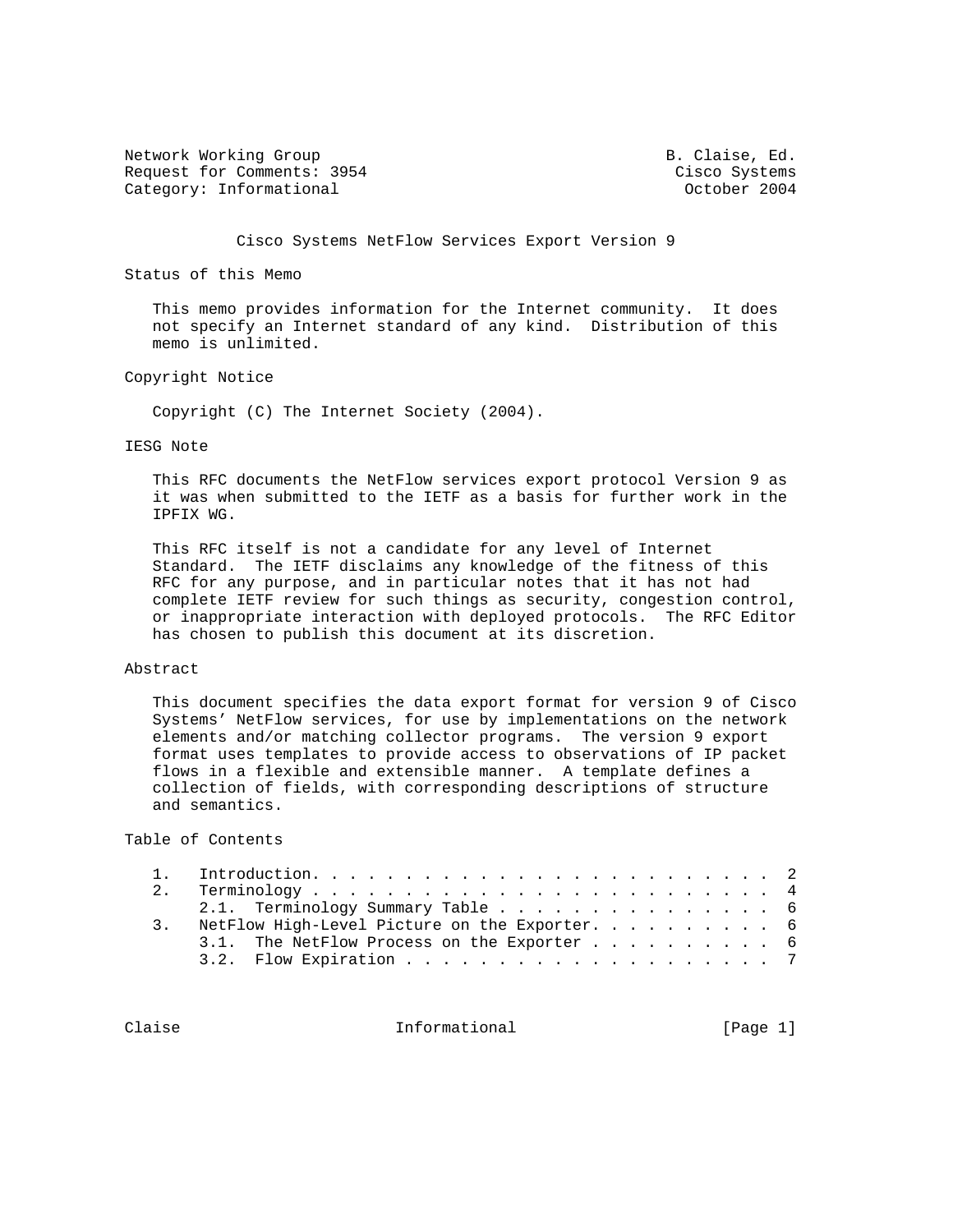|     | Transport Protocol. 7<br>3.3.                            |
|-----|----------------------------------------------------------|
| 4.  |                                                          |
| 5.  |                                                          |
|     | 5.1.                                                     |
|     | 5.2.<br>Template FlowSet Format 11                       |
|     | 5.3.<br>Data FlowSet Format 13                           |
| 6.  |                                                          |
|     | Options Template FlowSet Format 14<br>6.1.               |
|     | 6.2. Options Data Record Format. 16                      |
| 7.  |                                                          |
| 8.  |                                                          |
| 9.  |                                                          |
| 10. | Security Considerations 26                               |
|     | 10.1. Disclosure of Flow Information Data 26             |
|     | 10.2. Forgery of Flow Records or Template Records 26     |
|     | 10.3. Attacks on the NetFlow Collector. 27               |
| 11. |                                                          |
|     | 11.1. Packet Header Example 28                           |
|     | 11.2. Template FlowSet Example. 28                       |
|     | 11.3. Data FlowSet Example. 29                           |
|     | 11.4. Options Template FlowSet Example. 30               |
|     | 11.5. Data FlowSet with Options Data Records Example. 30 |
| 12. |                                                          |
|     | 12.1. Normative References. 31                           |
|     | 12.2. Informative References. 31                         |
| 13. |                                                          |
| 14. |                                                          |
| 15. |                                                          |
| 16. | Full Copyright Statement. 33                             |

# 1. Introduction

 Cisco Systems' NetFlow services provide network administrators with access to IP flow information from their data networks. Network elements (routers and switches) gather flow data and export it to collectors. The collected data provides fine-grained metering for highly flexible and detailed resource usage accounting.

 A flow is defined as a unidirectional sequence of packets with some common properties that pass through a network device. These collected flows are exported to an external device, the NetFlow collector. Network flows are highly granular; for example, flow records include details such as IP addresses, packet and byte counts, timestamps, Type of Service (ToS), application ports, input and output interfaces, etc.

 Exported NetFlow data is used for a variety of purposes, including enterprise accounting and departmental chargebacks, ISP billing, data

Claise **Informational** [Page 2]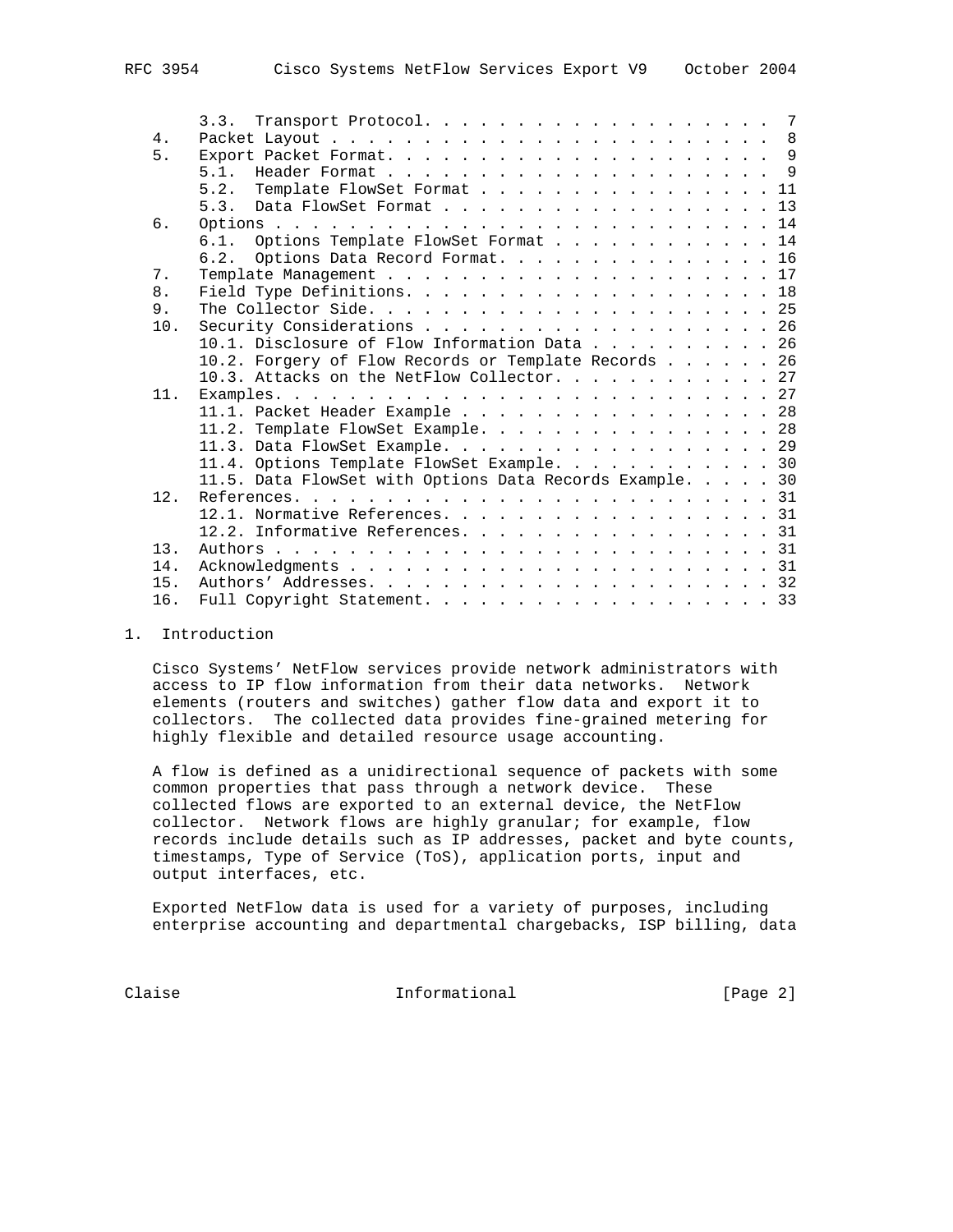warehousing, network monitoring, capacity planning, application monitoring and profiling, user monitoring and profiling, security analysis, and data mining for marketing purposes.

 This document specifies NetFlow version 9. It describes the implementation specifications both from network element and NetFlow collector points of view. These specifications should help the deployment of NetFlow version 9 across different platforms and different vendors by limiting the interoperability risks. The NetFlow export format version 9 uses templates to provide access to observations of IP packet flows in a flexible and extensible manner.

 A template defines a collection of fields, with corresponding descriptions of structure and semantics.

The template-based approach provides the following advantages:

- New fields can be added to NetFlow flow records without changing the structure of the export record format. With previous NetFlow versions, adding a new field in the flow record implied a new version of the export protocol format and a new version of the NetFlow collector that supported the parsing of the new export protocol format.
- Templates that are sent to the NetFlow collector contain the structural information about the exported flow record fields; therefore, if the NetFlow collector does not understand the semantics of new fields, it can still interpret the flow record.
- Because the template mechanism is flexible, it allows the export of only the required fields from the flows to the NetFlow collector. This helps to reduce the exported flow data volume and provides possible memory savings for the exporter and NetFlow collector. Sending only the required information can also reduce network load.

 The IETF IPFIX Working Group (IP Flow Information eXport) is developing a new protocol, based on the version 9 of Cisco Systems' NetFlow services. Some enhancements in different domains (congestion aware transport protocol, built-in security, etc... ) have been incorporated in this new IPFIX protocol. Refer to the IPFIX Working Group documents for more details.

 The key words "MUST", "MUST NOT", "REQUIRED", "SHALL", "SHALL NOT", "SHOULD", "SHOULD NOT", "RECOMMENDED", "MAY", and "OPTIONAL" in this document are to be interpreted as described in BCP 14, RFC 2119 [RFC2119].

Claise **Informational Informational** [Page 3]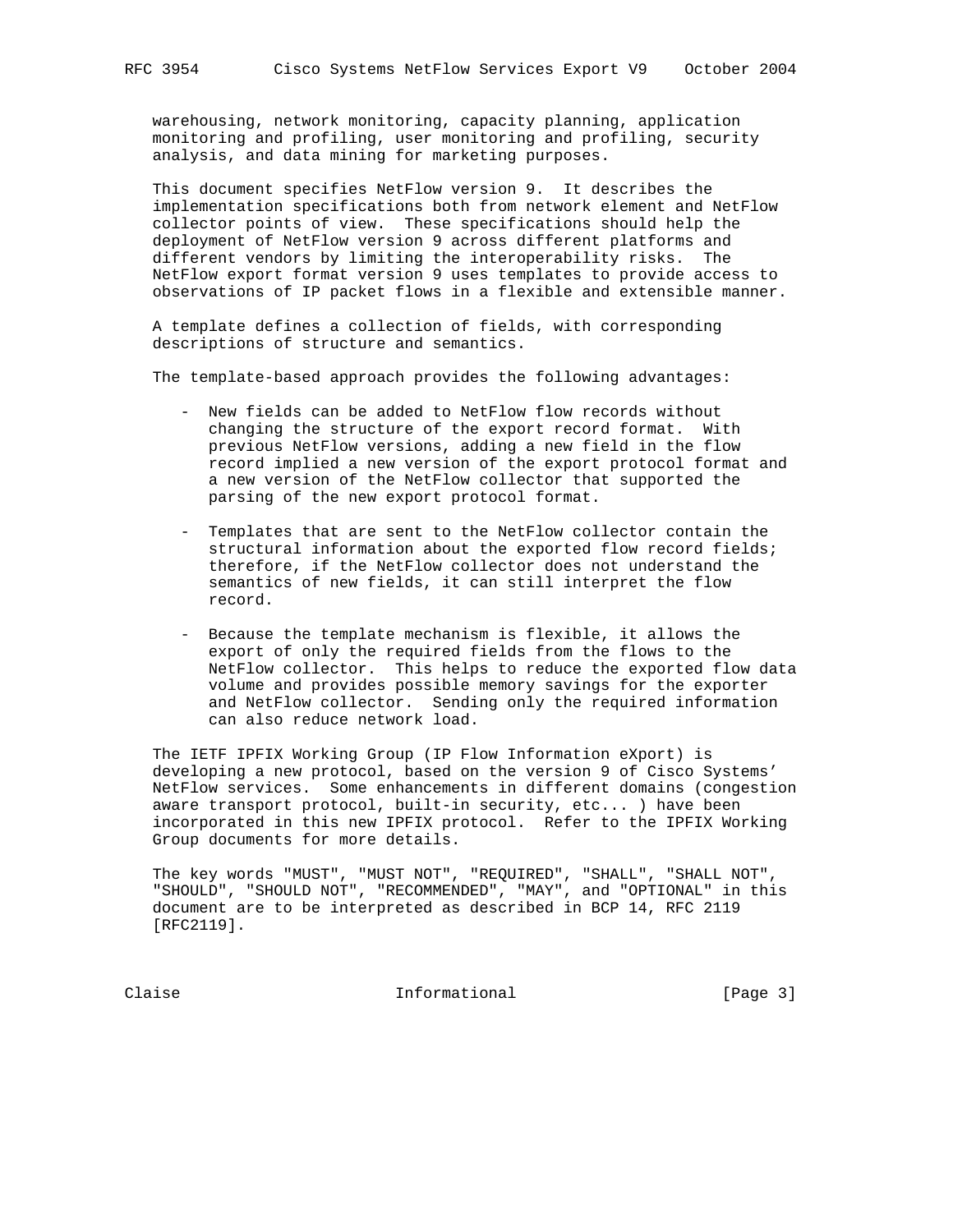# 2. Terminology

 Various terms used in this document are described in this section. Note that the terminology summary table in Section 2.1 gives a quick overview of the relationships between some of the different terms defined.

#### Observation Point

 An Observation Point is a location in the network where IP packets can be observed; for example, one or a set of interfaces on a network device like a router. Every Observation Point is associated with an Observation Domain.

#### Observation Domain

 The set of Observation Points that is the largest aggregatable set of flow information at the network device with NetFlow services enabled is termed an Observation Domain. For example, a router line card composed of several interfaces with each interface being an Observation Point.

## IP Flow or Flow

 An IP Flow, also called a Flow, is defined as a set of IP packets passing an Observation Point in the network during a certain time interval. All packets that belong to a particular Flow have a set of common properties derived from the data contained in the packet and from the packet treatment at the Observation Point.

#### Flow Record

 A Flow Record provides information about an IP Flow observed at an Observation Point. In this document, the Flow Data Records are also referred to as NetFlow services data and NetFlow data.

### Exporter

 A device (for example, a router) with the NetFlow services enabled, the Exporter monitors packets entering an Observation Point and creates Flows from these packets. The information from these Flows is exported in the form of Flow Records to the NetFlow Collector.

# NetFlow Collector

 The NetFlow Collector receives Flow Records from one or more Exporters. It processes the received Export Packet(s); that is, it parses and stores the Flow Record information. Flow Records can be optionally aggregated before being stored on the hard disk. The NetFlow Collector is also referred to as the Collector in this document.

Claise **Informational Informational** [Page 4]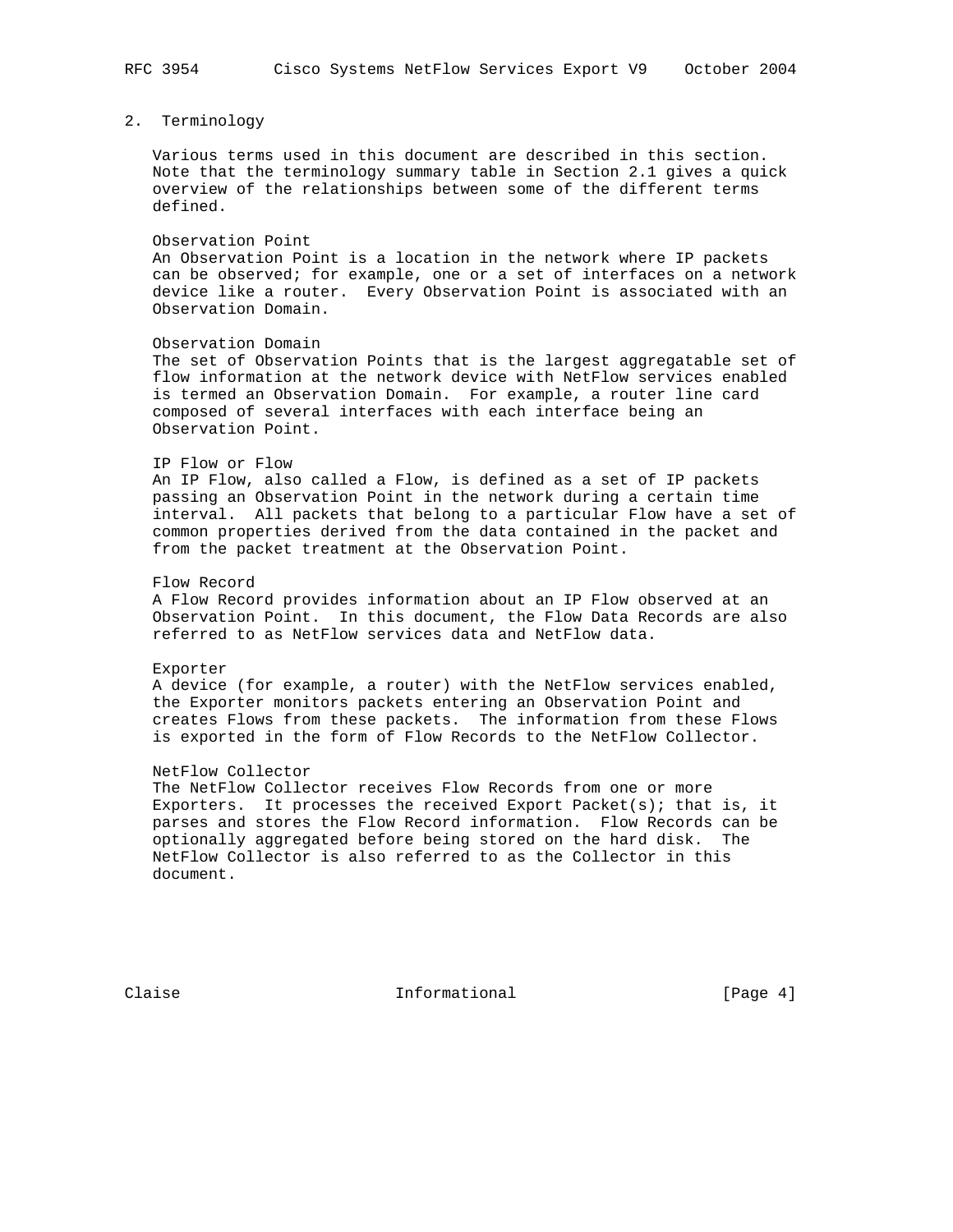Export Packet An Export Packet is a packet originating at the Exporter that carries the Flow Records of this Exporter and whose destination is the NetFlow Collector. Packet Header The Packet Header is the first part of an Export Packet. The Packet Header provides basic information about the packet such as the NetFlow version, number of records contained within the packet, and sequence numbering. Template Record A Template Record defines the structure and interpretation of fields in a Flow Data Record. Flow Data Record A Flow Data Record is a data record that contains values of the Flow parameters corresponding to a Template Record. Options Template Record An Options Template Record defines the structure and interpretation of fields in an Options Data Record, including defining the scope within which the Options Data Record is relevant. Options Data Record The data record that contains values and scope information of the Flow measurement parameters, corresponding to an Options Template Record. FlowSet FlowSet is a generic term for a collection of Flow Records that have a similar structure. In an Export Packet, one or more FlowSets follow the Packet Header. There are three different types of FlowSets: Template FlowSet, Options Template FlowSet, and Data FlowSet. Template FlowSet A Template FlowSet is one or more Template Records that have been grouped together in an Export Packet. Options Template FlowSet An Options Template FlowSet is one or more Options Template Records that have been grouped together in an Export Packet.

Claise **Informational Informational** [Page 5]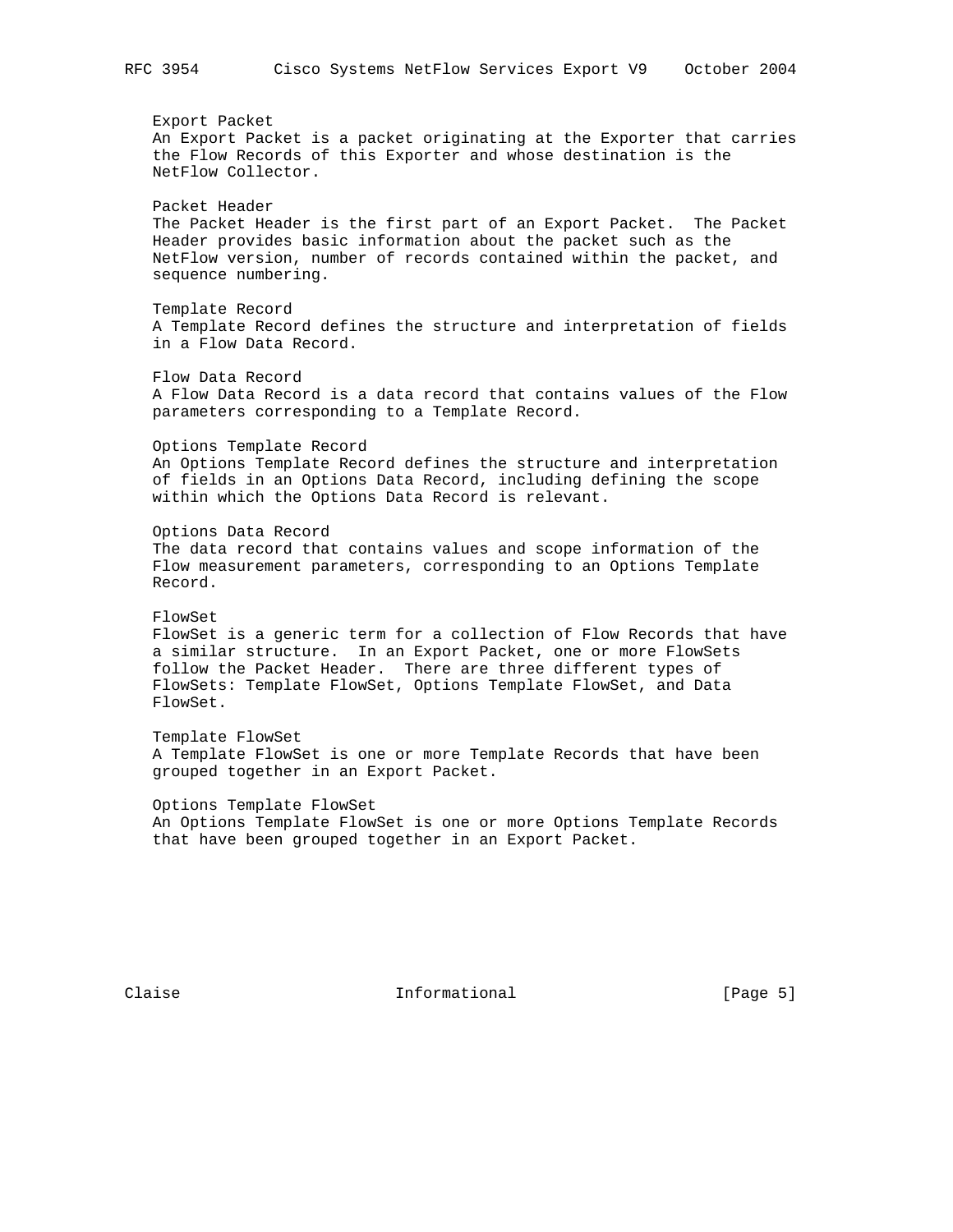# Data FlowSet

 A Data FlowSet is one or more records, of the same type, that are grouped together in an Export Packet. Each record is either a Flow Data Record or an Options Data Record previously defined by a Template Record or an Options Template Record.

# 2.1. Terminology Summary Table

|                             |                                       | Contents                                               |
|-----------------------------|---------------------------------------|--------------------------------------------------------|
| FlowSet                     | Template Record                       | Data Record                                            |
| Data FlowSet                |                                       | Flow Data Record $(s)$<br>or<br>Options Data Record(s) |
|                             | Template FlowSet   Template Record(s) |                                                        |
| Options Template<br>FlowSet | Options Template<br>Record(s)         |                                                        |

 A Data FlowSet is composed of an Options Data Record(s) or Flow Data Record(s). No Template Record is included. A Template Record defines the Flow Data Record, and an Options Template Record defines the Options Data Record.

 A Template FlowSet is composed of Template Record(s). No Flow or Options Data Record is included.

 An Options Template FlowSet is composed of Options Template Record(s). No Flow or Options Data Record is included.

- 3. NetFlow High-Level Picture on the Exporter
- 3.1. The NetFlow Process on the Exporter

 The NetFlow process on the Exporter is responsible for the creation of Flows from the observed IP packets. The details of this process are beyond the scope of this document.

Claise **Informational** [Page 6]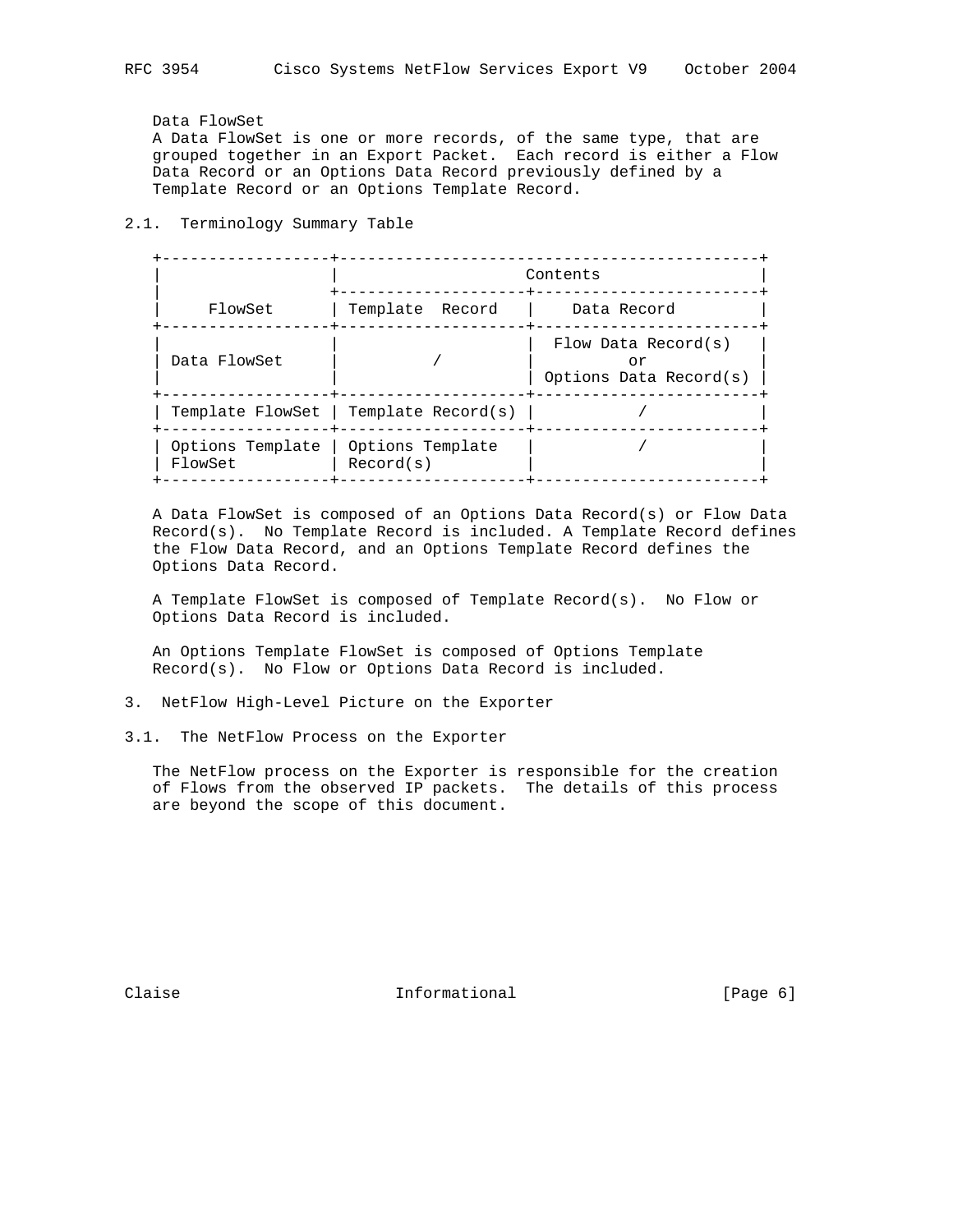## 3.2. Flow Expiration

 A Flow is considered to be inactive if no packets belonging to the Flow have been observed at the Observation Point for a given timeout. If any packet is seen within the timeout, the flow is considered an active flow. A Flow can be exported under the following conditions:

- 1. If the Exporter can detect the end of a Flow. For example, if the FIN or RST bit is detected in a TCP [RFC793] connection, the Flow Record is exported.
- 2. If the Flow has been inactive for a certain period of time. This inactivity timeout SHOULD be configurable at the Exporter, with a minimum value of 0 for an immediate expiration.
- 3. For long-lasting Flows, the Exporter SHOULD export the Flow Records on a regular basis. This timeout SHOULD be configurable at the Exporter.
- 4. If the Exporter experiences internal constraints, a Flow MAY be forced to expire prematurely; for example, counters wrapping or low memory.

# 3.3. Transport Protocol

 To achieve efficiency in terms of processing at the Exporter while handling high volumes of Export Packets, the NetFlow Export Packets are encapsulated into UDP [RFC768] datagrams for export to the NetFlow Collector. However, NetFlow version 9 has been designed to be transport protocol independent. Hence, it can also operate over congestion-aware protocols such as SCTP [RFC2960].

 Note that the Exporter can export to multiple Collectors, using independent transport protocols.

 UDP [RFC768] is a non congestion-aware protocol, so when deploying NetFlow version 9 in a congestion-sensitive environment, make the connection between Exporter and NetFlow Collector through a dedicated link. This ensures that any burstiness in the NetFlow traffic affects only this dedicated link. When the NetFlow Collector can not be placed within a one-hop distance from the Exporter or when the export path from the Exporter to the NetFlow Collector can not be exclusively used for the NetFlow Export Packets, the export path should be designed so that it can always sustain the maximum burstiness of NetFlow traffic from the Exporter. Note that the congestion can occur on the Exporter in case the export path speed is too low.

Claise **Informational Informational** [Page 7]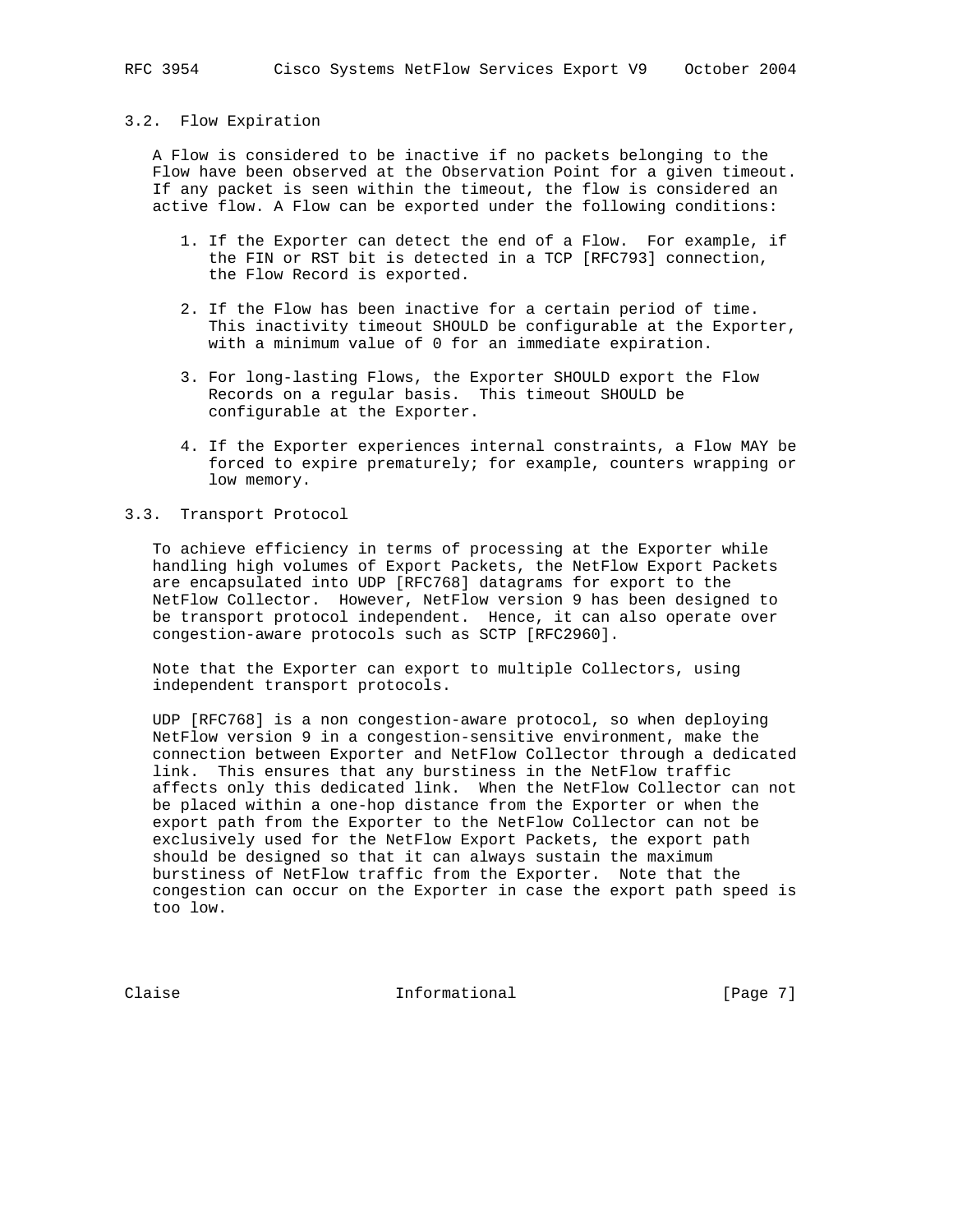# 4. Packet Layout

 An Export Packet consists of a Packet Header followed by one or more FlowSets. The FlowSets can be any of the possible three types: Template, Data, or Options Template.

| Packet | Template | Data    | Options             |           |
|--------|----------|---------|---------------------|-----------|
| Header | FlowSet  | FlowSet | Template<br>FlowSet | $\ddotsc$ |
|        |          |         |                     |           |

Export Packet

 A FlowSet ID is used to distinguish the different types of FlowSets. FlowSet IDs lower than 256 are reserved for special FlowSets, such as the Template FlowSet (ID 0) and the Options Template FlowSet (ID 1). The Data FlowSets have a FlowSet ID greater than 255.

 The format of the Template, Data, and Options Template FlowSets will be discussed later in this document. The Exporter MUST code all binary integers of the Packet Header and the different FlowSets in network byte order (also known as the big-endian byte ordering).

Following are some examples of export packets:

 1. An Export Packet consisting of interleaved Template, Data, and Options Template FlowSets. Example: a newly created Template is exported as soon as possible. So if there is already an Export Packet with a Data FlowSet that is being prepared for export, the Template and Option FlowSets are also interleaved with this information, subject to availability of space.

Export Packet:

| Packet<br>Header | Template<br>FlowSet | Data<br>FlowSet | $\ldots$ | Options<br>Template<br>FlowSet | Data<br>FlowSet |
|------------------|---------------------|-----------------|----------|--------------------------------|-----------------|
|------------------|---------------------|-----------------|----------|--------------------------------|-----------------|

 2. An Export Packet consisting entirely of Data FlowSets. Example: after the appropriate Template Records have been defined and transmitted to the NetFlow Collector device, the majority of Export Packets consists solely of Data FlowSets.

Claise **Informational Informational** [Page 8]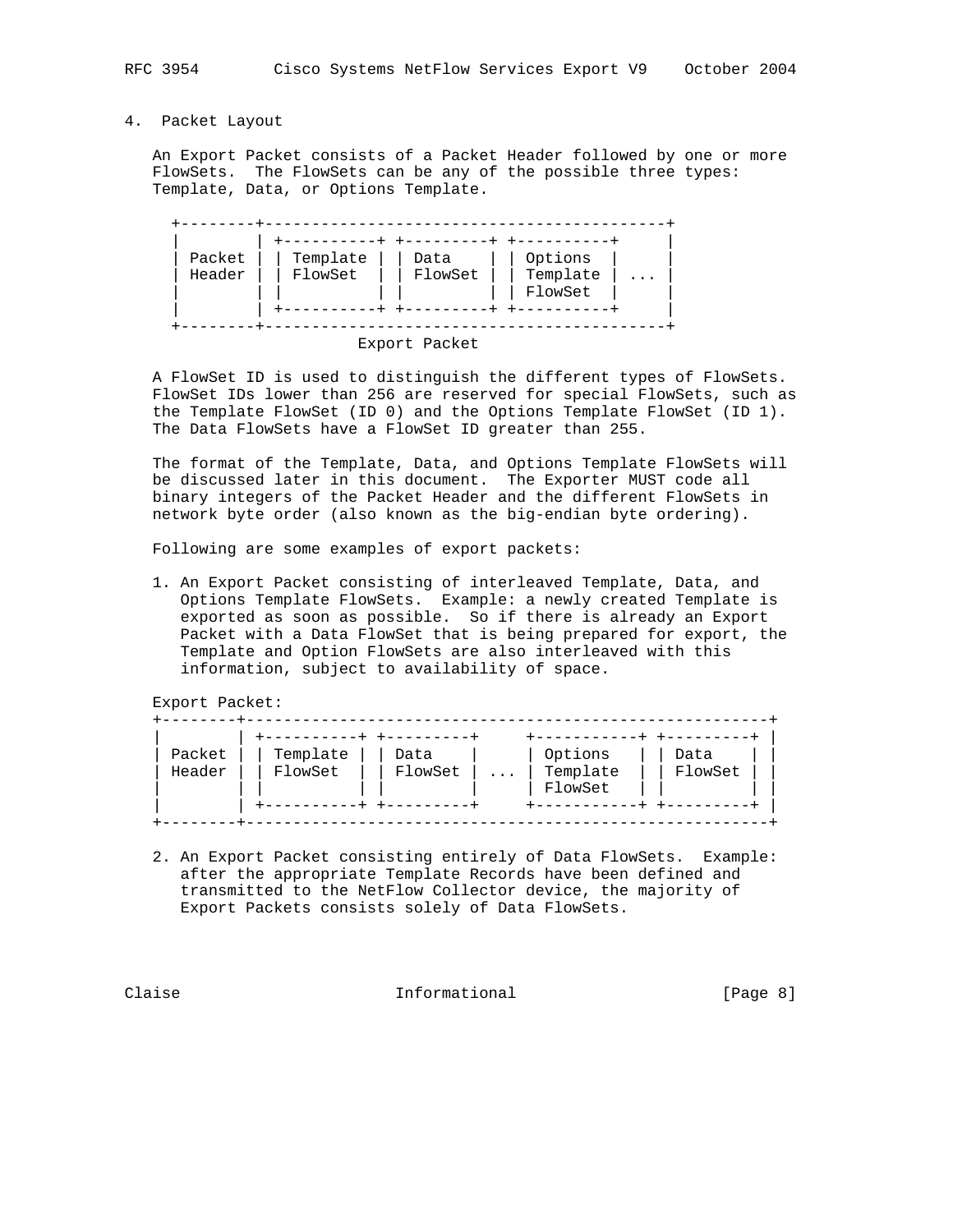Export Packet:

| Data | Data                  | Data                                               |
|------|-----------------------|----------------------------------------------------|
|      |                       |                                                    |
|      | $+ - - - - - - - - +$ | Header $\vert$   FlowSet      FlowSet      FlowSet |

 3. An Export Packet consisting entirely of Template and Options Template FlowSets. Example: the Exporter MAY transmit a packet containing Template and Options Template FlowSets periodically to help ensure that the NetFlow Collector has the correct Template Records and Options Template Records when the corresponding Flow Data records are received.

Export Packet:

| Packet<br>Header | Template<br>FlowSet |  | Template<br>FlowSet | $\cdots$ | Options<br>Template<br>FlowSet |
|------------------|---------------------|--|---------------------|----------|--------------------------------|
|------------------|---------------------|--|---------------------|----------|--------------------------------|

- 5. Export Packet Format
- 5.1. Header Format

The Packet Header format is specified as:

| 0 1 2 3 4 5 6 7 8 9 0 1 2 3 4 5 6 7 8 9 0 1 2 3 4 5 6 7 8 9 |                   |       |           |
|-------------------------------------------------------------|-------------------|-------|-----------|
|                                                             |                   |       | +-+-+-+-+ |
| Version Number                                              |                   | Count |           |
|                                                             |                   |       |           |
|                                                             | sysUpTime         |       |           |
|                                                             |                   |       |           |
|                                                             | UNIX Secs         |       |           |
|                                                             |                   |       |           |
|                                                             | Sequence Number   |       |           |
|                                                             |                   |       |           |
|                                                             | Source ID         |       |           |
|                                                             | +-+-+-+-+-+-+-+-+ |       |           |

Claise **Informational Informational** [Page 9]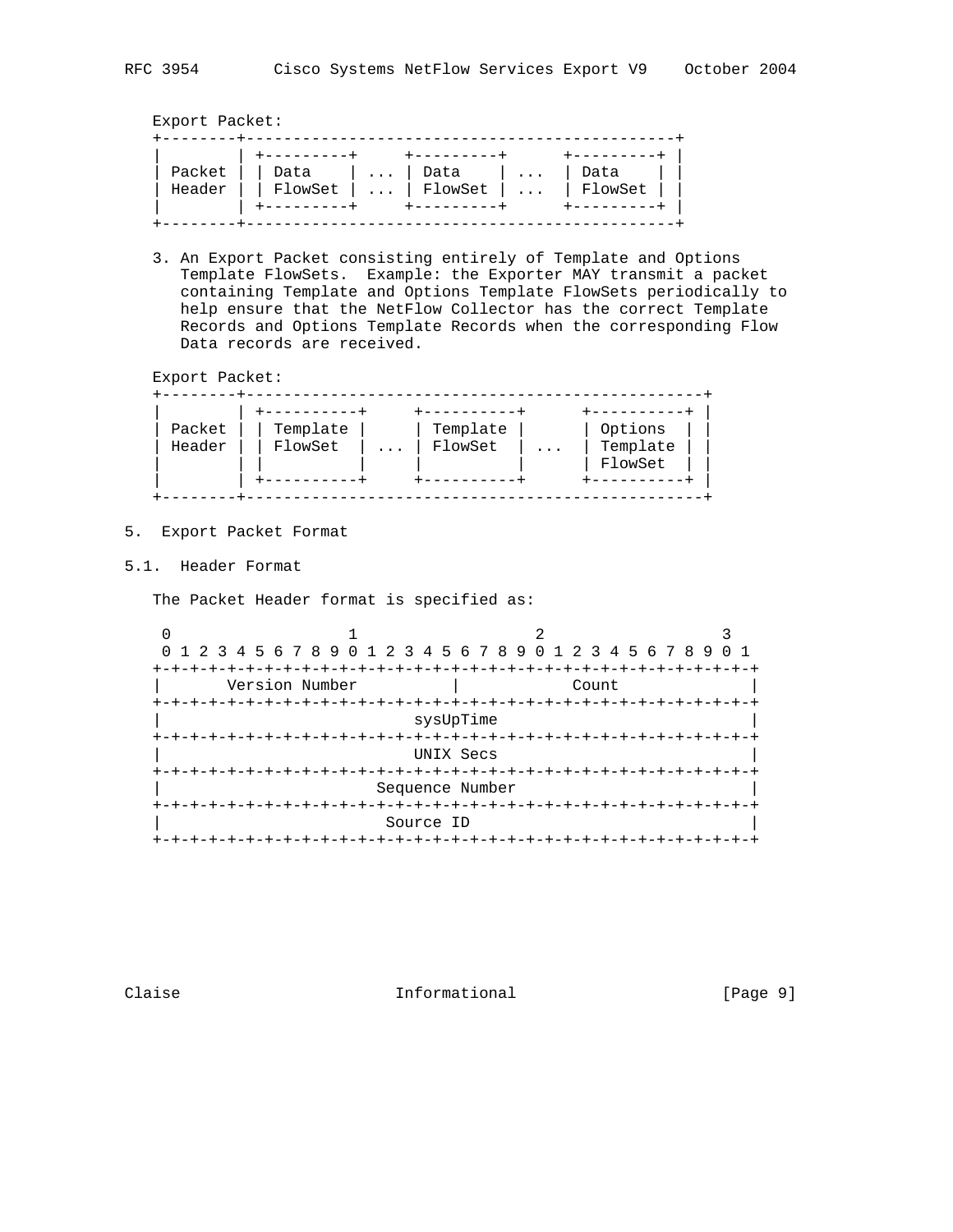Packet Header Field Descriptions

#### Version

 Version of Flow Record format exported in this packet. The value of this field is 9 for the current version.

### Count

 The total number of records in the Export Packet, which is the sum of Options FlowSet records, Template FlowSet records, and Data FlowSet records.

# sysUpTime

Time in milliseconds since this device was first booted.

#### UNIX Secs

 Time in seconds since 0000 UTC 1970, at which the Export Packet leaves the Exporter.

### Sequence Number

 Incremental sequence counter of all Export Packets sent from the current Observation Domain by the Exporter. This value MUST be cumulative, and SHOULD be used by the Collector to identify whether any Export Packets have been missed.

# Source ID

 A 32-bit value that identifies the Exporter Observation Domain. NetFlow Collectors SHOULD use the combination of the source IP address and the Source ID field to separate different export streams originating from the same Exporter.

Claise **Informational** [Page 10]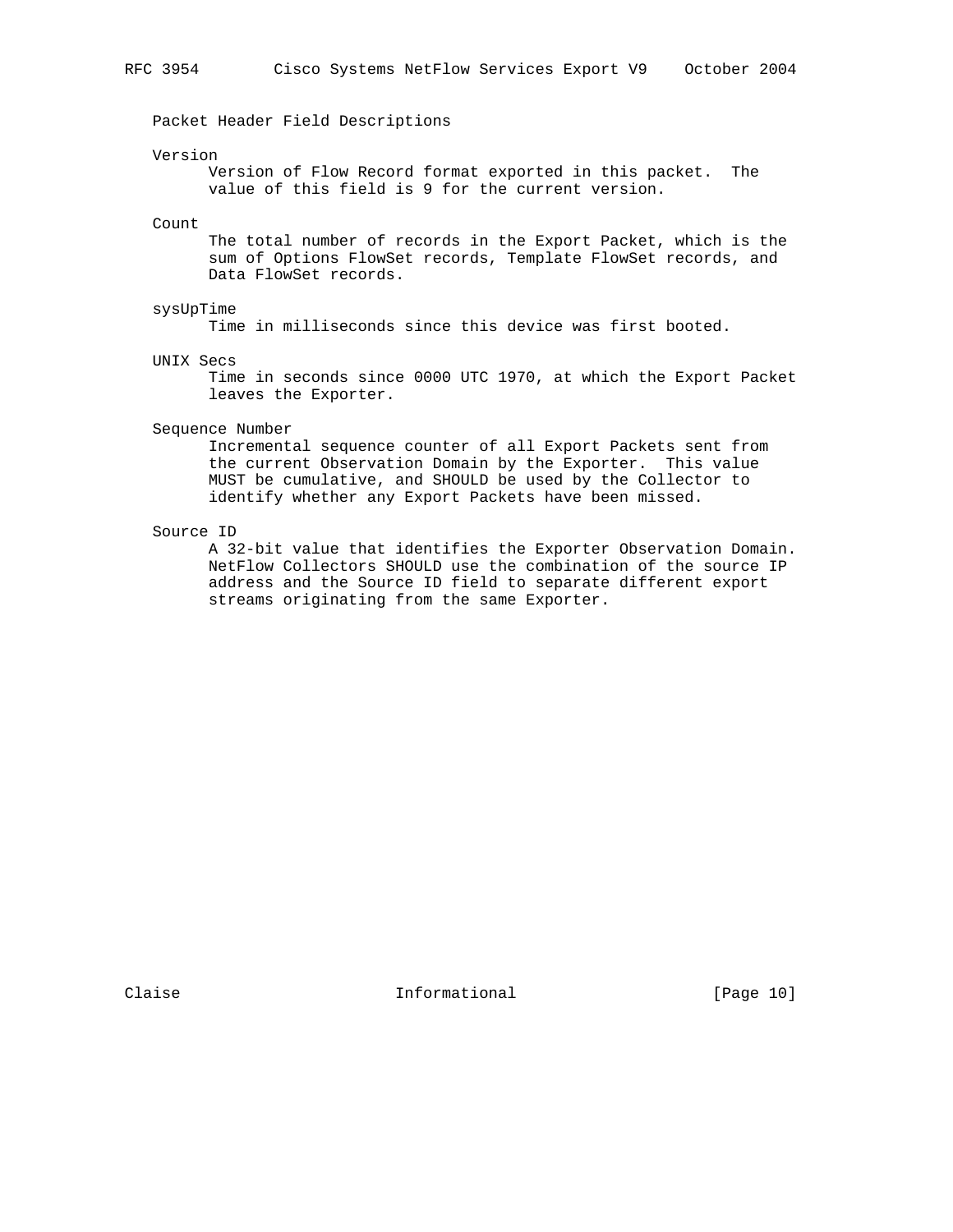# 5.2. Template FlowSet Format

 One of the essential elements in the NetFlow format is the Template FlowSet. Templates greatly enhance the flexibility of the Flow Record format because they allow the NetFlow Collector to process Flow Records without necessarily knowing the interpretation of all the data in the Flow Record. The format of the Template FlowSet is as follows:

| 1 2 3 4 5 6 7 8 9 0 1 2 3 4 5 6 7 8 9 0 1 2 3 4 5 6 7 8 9 |                             | -+-+-+-+-+-+-+-+ |                                     |                |                          | 0 1 |
|-----------------------------------------------------------|-----------------------------|------------------|-------------------------------------|----------------|--------------------------|-----|
| $FlowSet$ ID = 0                                          |                             |                  | Length                              |                |                          |     |
| -+-+-+-+-+-+-+-+-+-+-+-+-+-+-+<br>Template ID 256         |                             | -+-+-+-+         |                                     | Field Count    | $-+ - + - + - + - + - +$ |     |
| Field Type 1                                              |                             |                  |                                     | Field Length 1 |                          |     |
| Field Type 2                                              |                             |                  |                                     | Field Length 2 |                          |     |
|                                                           |                             |                  |                                     |                |                          |     |
| -+-+-+-+-+-+-+-+-+-+-+-+-+-<br>Field Type N               |                             |                  | -+-+-+-+-+-+-+-+-+-+-+-+-+-+-+-+-+- | Field Length N |                          |     |
| Template ID 257                                           |                             |                  |                                     | Field Count    |                          |     |
| Field Type 1                                              |                             |                  |                                     | Field Length 1 |                          |     |
| Field Type 2                                              |                             |                  |                                     | Field Length 2 |                          |     |
|                                                           |                             |                  |                                     |                |                          |     |
| Field Type M                                              |                             |                  |                                     | Field Length M |                          |     |
|                                                           |                             |                  |                                     |                |                          |     |
| Template ID K                                             | -+-+-+-+-+-+-+-+-+-+-+-+-+- |                  |                                     | Field Count    |                          |     |
|                                                           |                             |                  |                                     |                |                          |     |
|                                                           |                             |                  |                                     |                |                          |     |

Template FlowSet Field Descriptions

 FlowSet ID FlowSet ID value of 0 is reserved for the Template FlowSet.

Claise **Informational** [Page 11]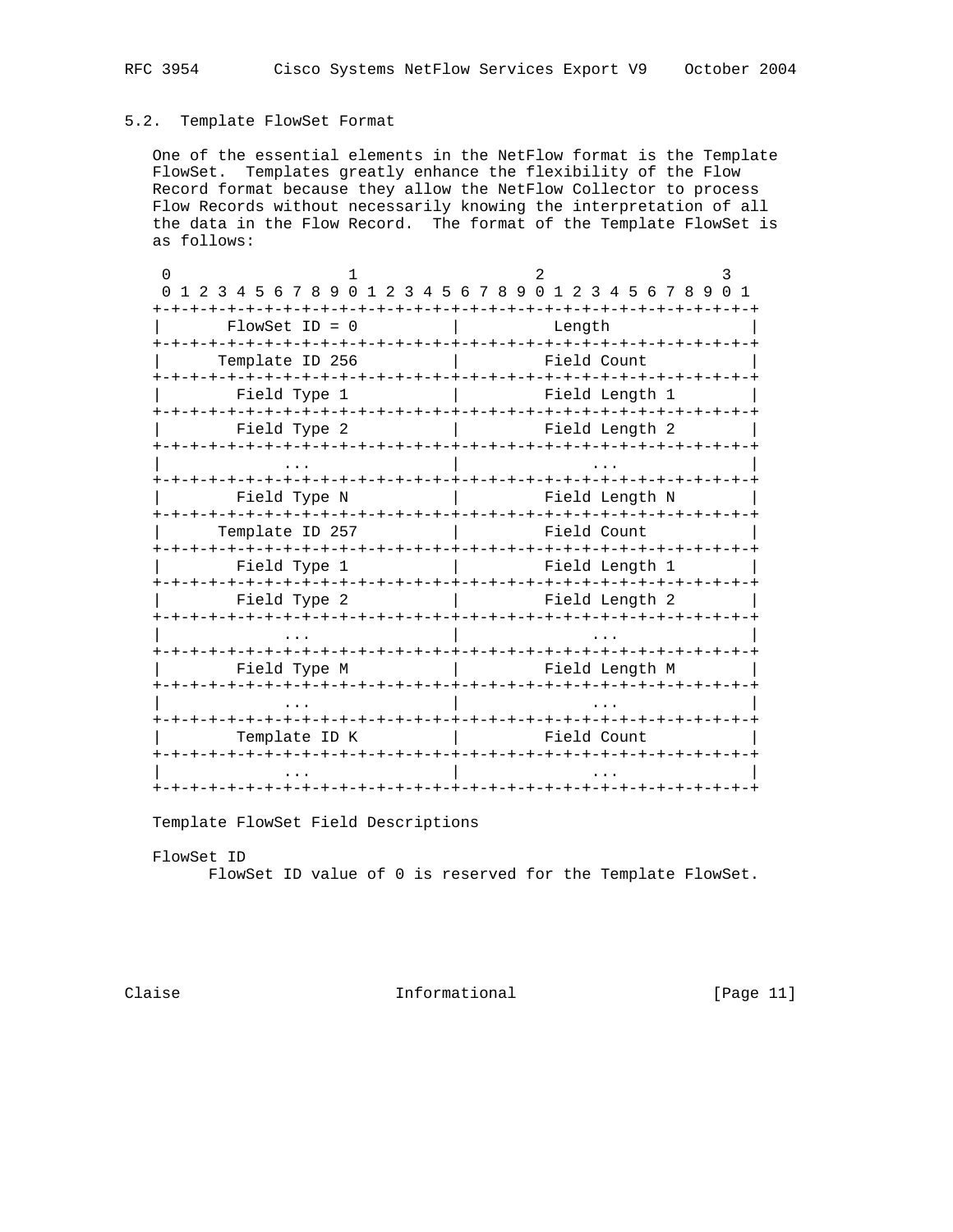# Length

 Total length of this FlowSet. Because an individual Template FlowSet MAY contain multiple Template Records, the Length value MUST be used to determine the position of the next FlowSet record, which could be any type of FlowSet. Length is the sum of the lengths of the FlowSet ID, the Length itself, and all Template Records within this FlowSet.

Template ID

 Each of the newly generated Template Records is given a unique Template ID. This uniqueness is local to the Observation Domain that generated the Template ID. Template IDs 0-255 are reserved for Template FlowSets, Options FlowSets, and other reserved FlowSets yet to be created. Template IDs of Data FlowSets are numbered from 256 to 65535.

# Field Count

 Number of fields in this Template Record. Because a Template FlowSet usually contains multiple Template Records, this field allows the Collector to determine the end of the current Template Record and the start of the next.

# Field Type

 A numeric value that represents the type of the field. Refer to the "Field Type Definitions" section.

# Field Length

 The length of the corresponding Field Type, in bytes. Refer to the "Field Type Definitions" section.

Claise **Informational** [Page 12]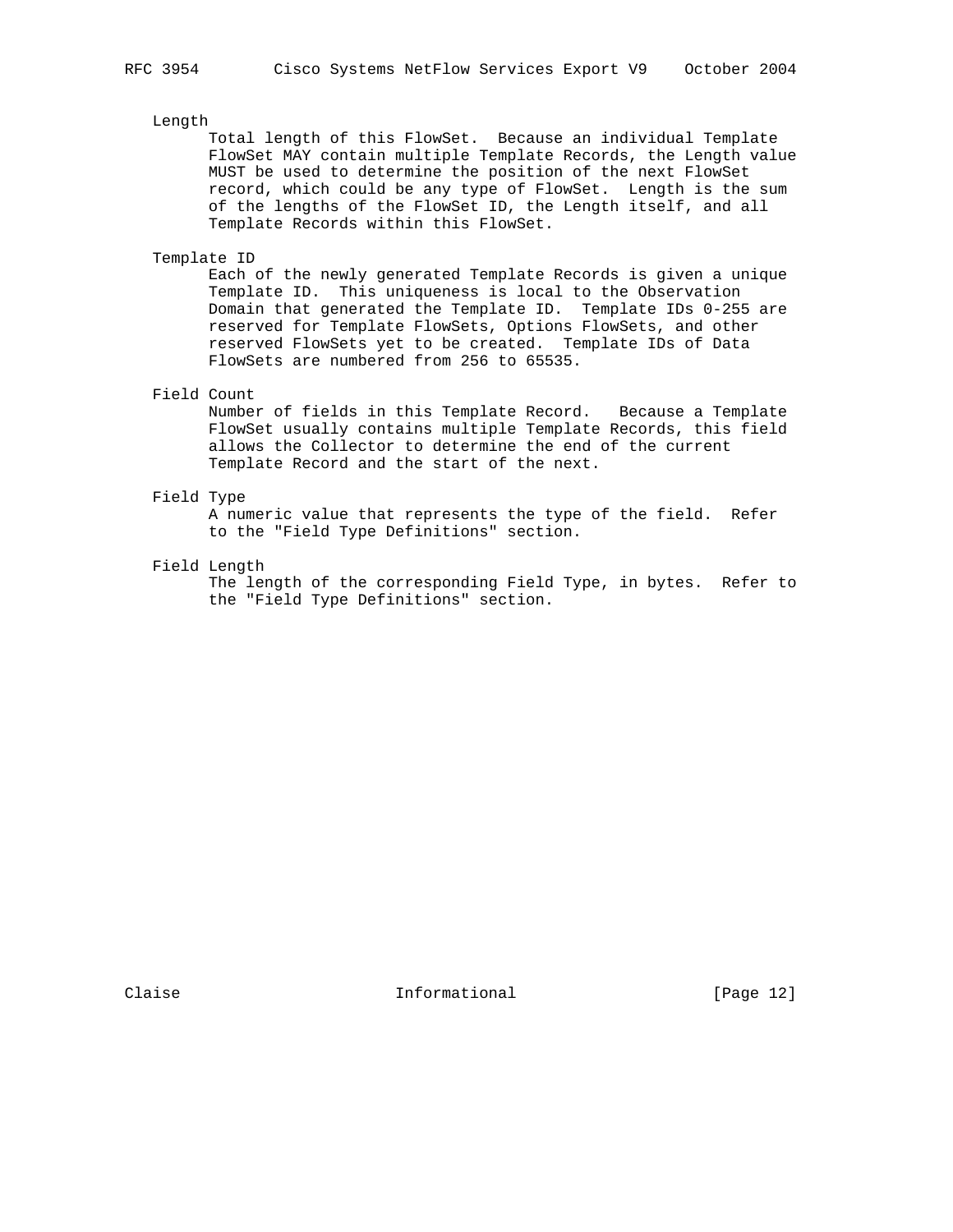# 5.3. Data FlowSet Format

The format of the Data FlowSet is as follows:

0  $1$  2 3 0 1 2 3 4 5 6 7 8 9 0 1 2 3 4 5 6 7 8 9 0 1 2 3 4 5 6 7 8 9 0 1 +-+-+-+-+-+-+-+-+-+-+-+-+-+-+-+-+-+-+-+-+-+-+-+-+-+-+-+-+-+-+-+-+ FlowSet ID = Template ID | Length +-+-+-+-+-+-+-+-+-+-+-+-+-+-+-+-+-+-+-+-+-+-+-+-+-+-+-+-+-+-+-+-+ Record 1 - Field Value 1 | Record 1 - Field Value 2 +-+-+-+-+-+-+-+-+-+-+-+-+-+-+-+-+-+-+-+-+-+-+-+-+-+-+-+-+-+-+-+-+  $\text{Record 1 - Field Value 3}$  | +-+-+-+-+-+-+-+-+-+-+-+-+-+-+-+-+-+-+-+-+-+-+-+-+-+-+-+-+-+-+-+-+  $\texttt{Record 2 - Field Value 1}$  | Record 2 - Field Value 2 +-+-+-+-+-+-+-+-+-+-+-+-+-+-+-+-+-+-+-+-+-+-+-+-+-+-+-+-+-+-+-+-+ Record 2 - Field Value 3 | ... +-+-+-+-+-+-+-+-+-+-+-+-+-+-+-+-+-+-+-+-+-+-+-+-+-+-+-+-+-+-+-+-+ | Record 3 - Field Value 1 | ... | +-+-+-+-+-+-+-+-+-+-+-+-+-+-+-+-+-+-+-+-+-+-+-+-+-+-+-+-+-+-+-+-+ | ... Padding | Padding | Padding | Padding | Padding | Padding | Padding | Padding | Padding | Padding | Padding | Padding | Padding | Padding | Padding | Padding | Padding | Padding | Padding | Padding | Padding | Paddin +-+-+-+-+-+-+-+-+-+-+-+-+-+-+-+-+-+-+-+-+-+-+-+-+-+-+-+-+-+-+-+-+

Data FlowSet Field Descriptions

FlowSet ID = Template ID

 Each Data FlowSet is associated with a FlowSet ID. The FlowSet ID maps to a (previously generated) Template ID. The Collector MUST use the FlowSet ID to find the corresponding Template Record and decode the Flow Records from the FlowSet.

Length

 The length of this FlowSet. Length is the sum of the lengths of the FlowSet ID, Length itself, all Flow Records within this FlowSet, and the padding bytes, if any.

Record N - Field Value M

 The remainder of the Data FlowSet is a collection of Flow Data Record(s), each containing a set of field values. The Type and Length of the fields have been previously defined in the Template Record referenced by the FlowSet ID or Template ID.

Padding

 The Exporter SHOULD insert some padding bytes so that the subsequent FlowSet starts at a 4-byte aligned boundary. It is important to note that the Length field includes the padding bytes. Padding SHOULD be using zeros.

Claise **Informational** [Page 13]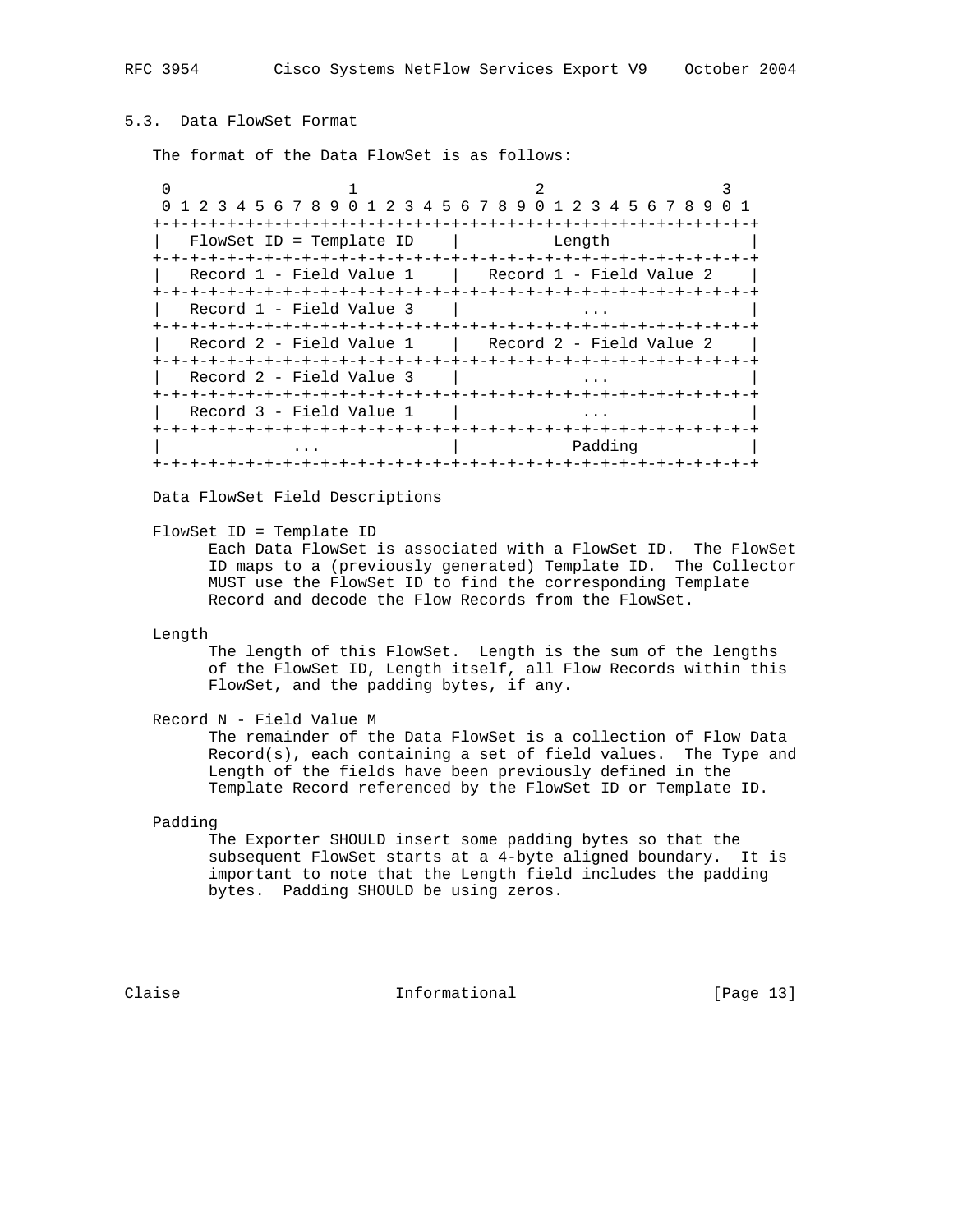Interpretation of the Data FlowSet format can be done only if the Template FlowSet corresponding to the Template ID is available at the Collector.

6. Options

6.1. Options Template FlowSet Format

 The Options Template Record (and its corresponding Options Data Record) is used to supply information about the NetFlow process configuration or NetFlow process specific data, rather than supplying information about IP Flows.

 For example, the Options Template FlowSet can report the sample rate of a specific interface, if sampling is supported, along with the sampling method used.

The format of the Options Template FlowSet follows.

| 1 2 3 4 5 6 7 8 9 0 1 2 3 4 5 6 7 8 9 0 1 2 3 4 5 6 7 8 9 0 1 |                                 |  |  |         |                     |  |  |  |
|---------------------------------------------------------------|---------------------------------|--|--|---------|---------------------|--|--|--|
|                                                               | -+-+-+-+-+-+-+-+-+-+-+-+-+-+-+- |  |  |         |                     |  |  |  |
| $FlowSet$ ID = 1                                              |                                 |  |  | Length  |                     |  |  |  |
|                                                               |                                 |  |  |         |                     |  |  |  |
| Template ID                                                   |                                 |  |  |         | Option Scope Length |  |  |  |
|                                                               |                                 |  |  |         |                     |  |  |  |
| Option Length                                                 |                                 |  |  |         | Scope 1 Field Type  |  |  |  |
|                                                               |                                 |  |  |         |                     |  |  |  |
| Scope 1 Field Length                                          |                                 |  |  |         |                     |  |  |  |
|                                                               |                                 |  |  |         |                     |  |  |  |
| Scope N Field Length                                          |                                 |  |  |         | Option 1 Field Type |  |  |  |
|                                                               |                                 |  |  |         |                     |  |  |  |
| Option 1 Field Length                                         |                                 |  |  |         |                     |  |  |  |
|                                                               |                                 |  |  |         |                     |  |  |  |
| Option M Field Length                                         |                                 |  |  | Padding |                     |  |  |  |
|                                                               |                                 |  |  |         |                     |  |  |  |

Options Template FlowSet Field Definitions

FlowSet ID = 1

A FlowSet ID value of 1 is reserved for the Options Template.

Length

 Total length of this FlowSet. Each Options Template FlowSet MAY contain multiple Options Template Records. Thus, the Length value MUST be used to determine the position of the next FlowSet record, which could be either a Template FlowSet or Data FlowSet.

Claise **Informational** [Page 14]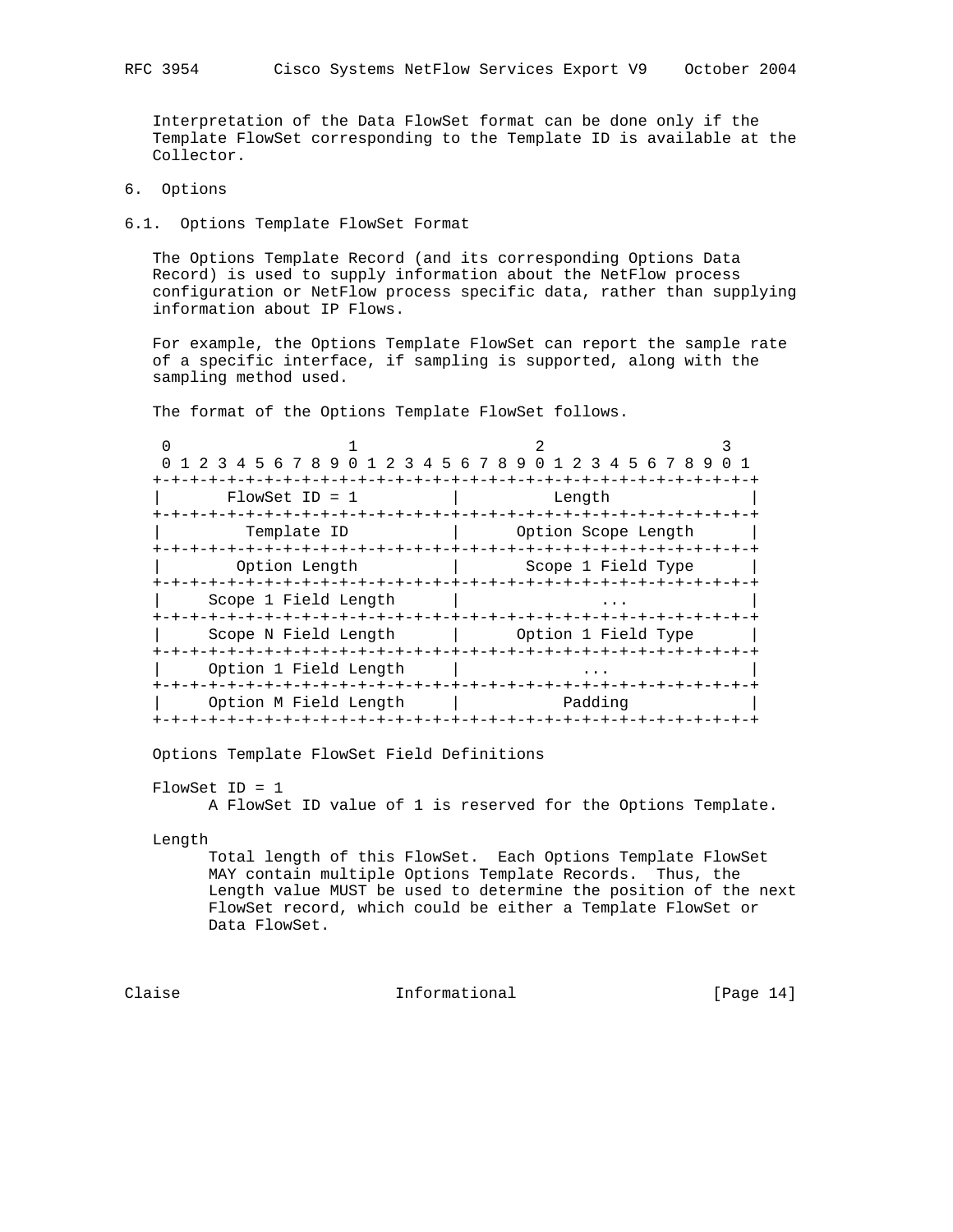Length is the sum of the lengths of the FlowSet ID, the Length itself, and all Options Template Records within this FlowSet Template ID.

Template ID

 Template ID of this Options Template. This value is greater than 255.

Option Scope Length

 The length in bytes of any Scope field definition contained in the Options Template Record (The use of "Scope" is described below).

Option Length

 The length (in bytes) of any options field definitions contained in this Options Template Record.

Scope 1 Field Type

 The relevant portion of the Exporter/NetFlow process to which the Options Template Record refers.

Currently defined values are:

- 1 System
- 2 Interface
- 3 Line Card
- 4 Cache
- 5 Template

 For example, the NetFlow process can be implemented on a per interface basis, so if the Options Template Record were reporting on how the NetFlow process is configured, the Scope for the report would be 2 (interface). The associated interface ID would then be carried in the associated Options Data FlowSet. The Scope can be limited further by listing multiple scopes that all must match at the same time. Note that the Scope fields always precede the Option fields.

Scope 1 Field Length

 The length (in bytes) of the Scope field, as it would appear in an Options Data Record.

Option 1 Field Type

 A numeric value that represents the type of field that would appear in the Options Template Record. Refer to the Field Type Definitions section.

 Option 1 Field Length The length (in bytes) of the Option field.

Claise **Informational** [Page 15]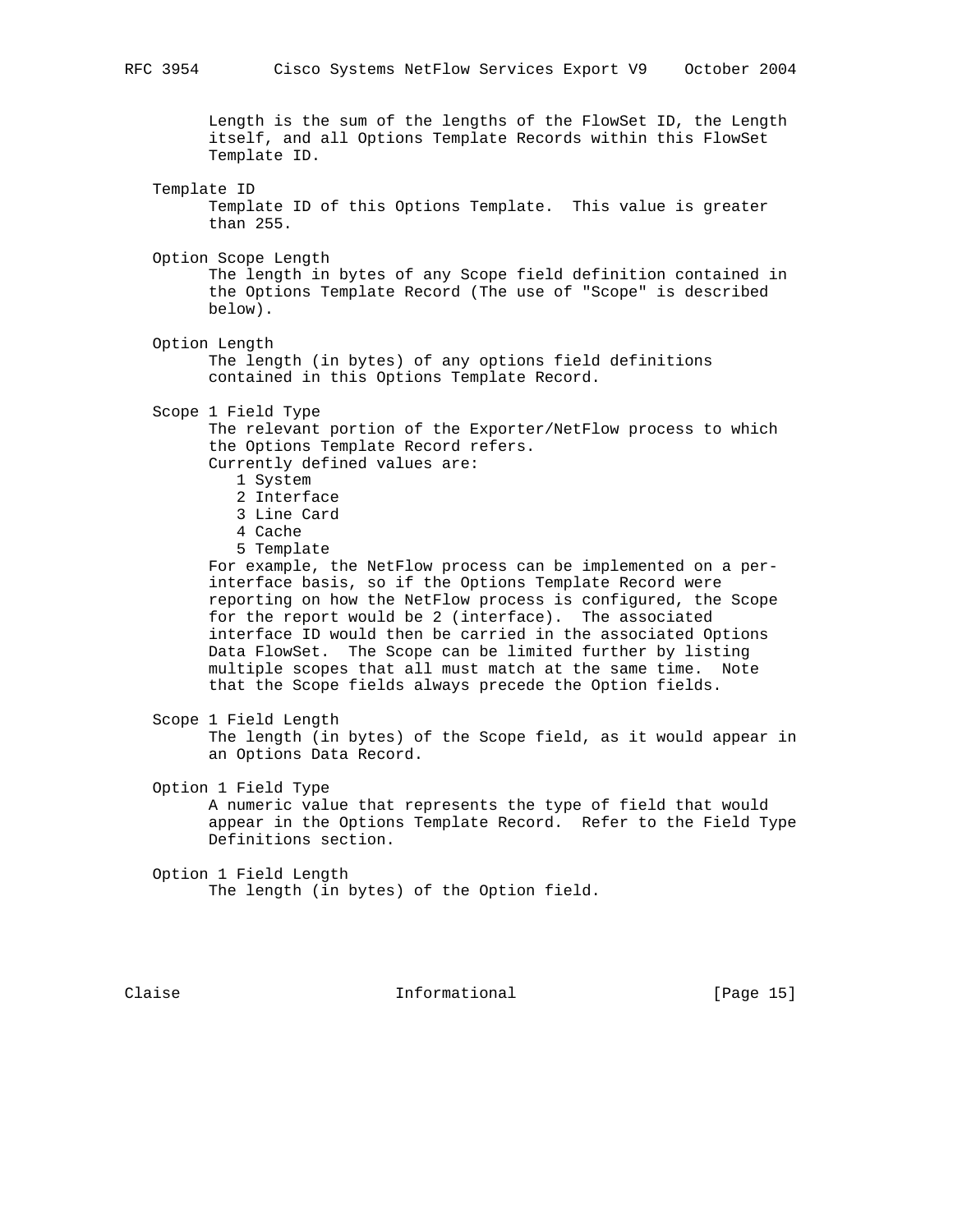## Padding

 The Exporter SHOULD insert some padding bytes so that the subsequent FlowSet starts at a 4-byte aligned boundary. It is important to note that the Length field includes the padding bytes. Padding SHOULD be using zeros.

# 6.2. Options Data Record Format

 The Options Data Records are sent in Data FlowSets, on a regular basis, but not with every Flow Data Record. How frequently these Options Data Records are exported is configurable. See the "Templates Management" section for more details.

 The format of the Data FlowSet containing Options Data Records follows.

| 1 2 3 4 5 6 7 8 9 0 1 2 3 4 5 6 7 8 9 0 1 2 3 4 5 6 7 8 9 0 1 |  |  |        |         |  |  |  |
|---------------------------------------------------------------|--|--|--------|---------|--|--|--|
|                                                               |  |  |        |         |  |  |  |
| FlowSet ID = Template ID                                      |  |  | Length |         |  |  |  |
|                                                               |  |  |        |         |  |  |  |
| Record 1 - Scope 1 Value   Record 1 - Option Field 1 Value    |  |  |        |         |  |  |  |
|                                                               |  |  |        |         |  |  |  |
| Record 1 - Option Field 2 Value                               |  |  |        |         |  |  |  |
|                                                               |  |  |        |         |  |  |  |
| Record 2 - Scope 1 Value   Record 2 - Option Field 1 Value    |  |  |        |         |  |  |  |
|                                                               |  |  |        |         |  |  |  |
| Record 2 - Option Field 2 Value                               |  |  |        |         |  |  |  |
|                                                               |  |  |        |         |  |  |  |
| Record 3 - Scope 1 Value   Record 3 - Option Field 1 Value    |  |  |        |         |  |  |  |
|                                                               |  |  |        |         |  |  |  |
| Record 3 - Option Field 2 Value                               |  |  |        |         |  |  |  |
|                                                               |  |  |        |         |  |  |  |
|                                                               |  |  |        | Padding |  |  |  |
|                                                               |  |  |        |         |  |  |  |

Options Data Records of the Data FlowSet Field Descriptions

FlowSet ID = Template ID

 A FlowSet ID precedes each group of Options Data Records within a Data FlowSet. The FlowSet ID maps to a previously generated Template ID corresponding to this Options Template Record. The Collector MUST use the FlowSet ID to map the appropriate type and length to any field values that follow.

Claise **Informational** [Page 16]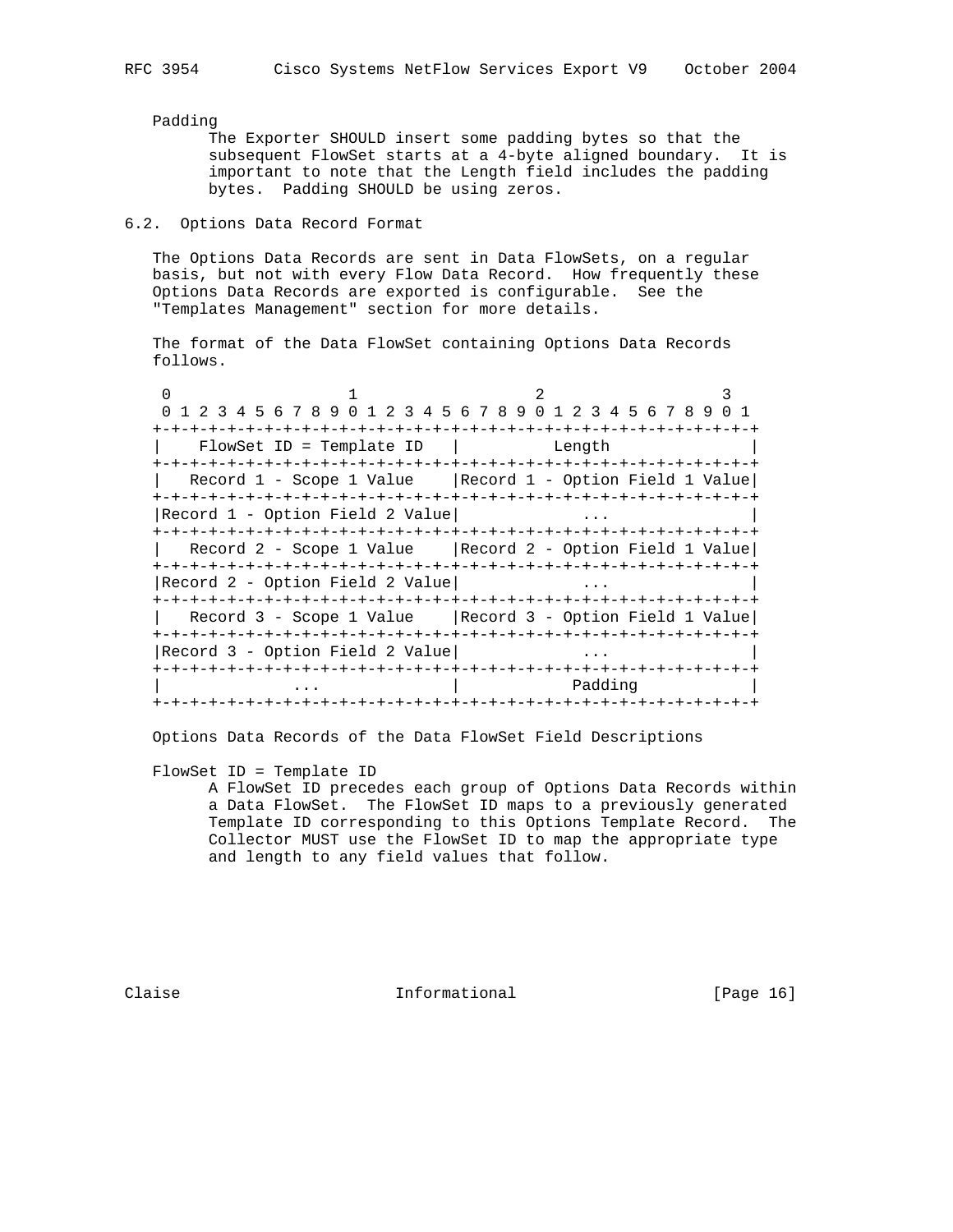Length

 The length of this FlowSet. Length is the sum of the lengths of the FlowSet ID, Length itself, all the Options Data Records within this FlowSet, and the padding bytes, if any.

Record N - Option Field M Value

 The remainder of the Data FlowSet is a collection of Flow Records, each containing a set of scope and field values. The type and length of the fields were previously defined in the Options Template Record referenced by the FlowSet ID or Template ID.

Padding

 The Exporter SHOULD insert some padding bytes so that the subsequent FlowSet starts at a 4-byte aligned boundary. It is important to note that the Length field includes the padding bytes. Padding SHOULD be using zeros.

 The Data FlowSet format can be interpreted only if the Options Template FlowSet corresponding to the Template ID is available at the Collector.

7. Template Management

 Flow Data records that correspond to a Template Record MAY appear in the same and/or subsequent Export Packets. The Template Record is not necessarily carried in every Export Packet. As such, the NetFlow Collector MUST store the Template Record to interpret the corresponding Flow Data Records that are received in subsequent data packets.

 A NetFlow Collector that receives Export Packets from several Observation Domains from the same Exporter MUST be aware that the uniqueness of the Template ID is not guaranteed across Observation Domains.

 The Template IDs must remain constant for the life of the NetFlow process on the Exporter. If the Exporter or the NetFlow process restarts for any reason, all information about Templates will be lost and new Template IDs will be created. Template IDs are thus not guaranteed to be consistent across an Exporter or NetFlow process restart.

 A newly created Template record is assigned an unused Template ID from the Exporter. If the template configuration is changed, the current Template ID is abandoned and SHOULD NOT be reused until the

Claise **Informational** [Page 17]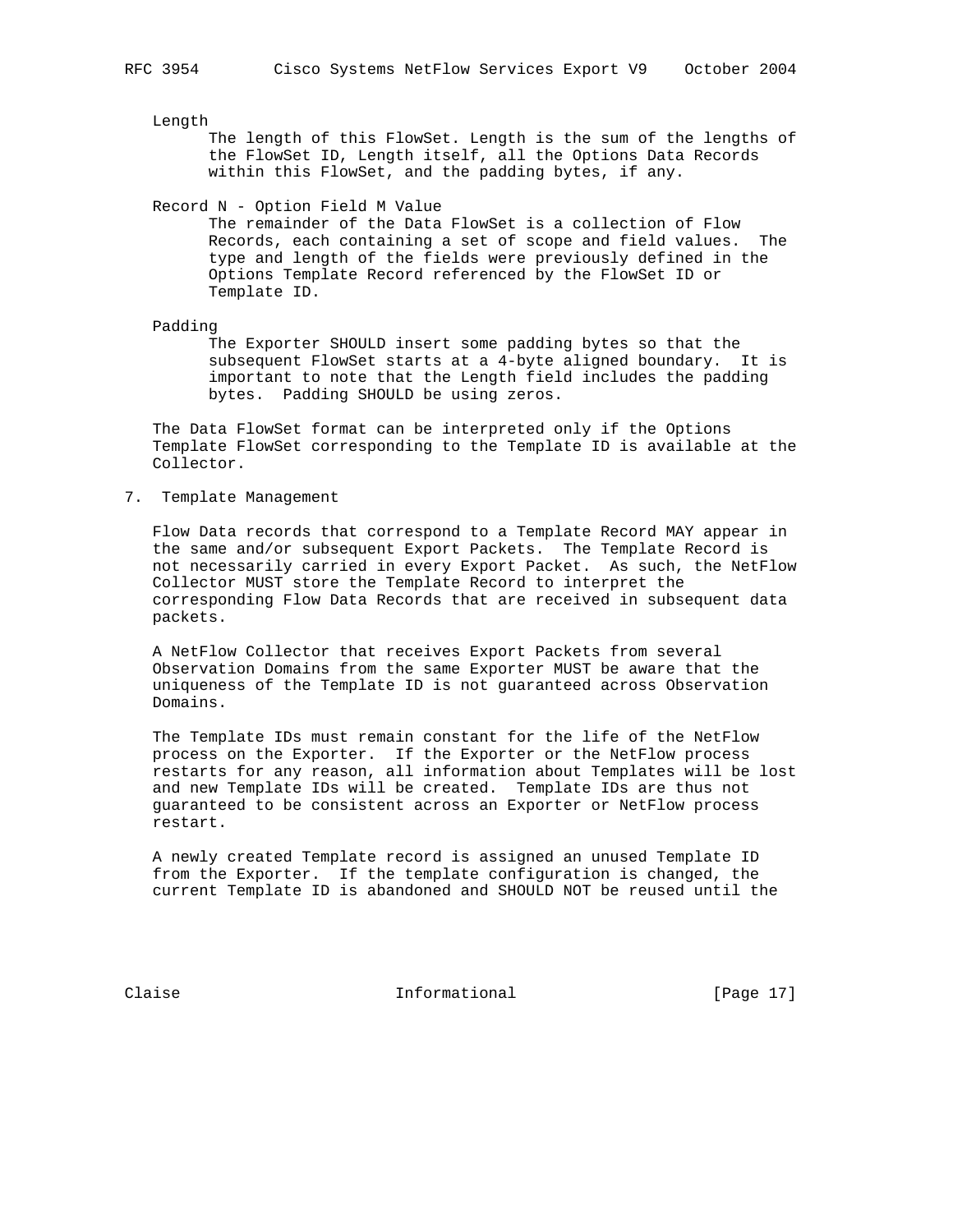NetFlow process or Exporter restarts. If a Collector should receive a new definition for an already existing Template ID, it MUST discard the previous template definition and use the new one.

 If a configured Template Record on the Exporter is deleted, and re configured with exactly the same parameters, the same Template ID COULD be reused.

 The Exporter sends the Template FlowSet and Options Template FlowSet under the following conditions:

- 1. After a NetFlow process restarts, the Exporter MUST NOT send any Data FlowSet without sending the corresponding Template FlowSet and the required Options Template FlowSet in a previous packet or including it in the same Export Packet. It MAY transmit the Template FlowSet and Options Template FlowSet, without any Data FlowSets, in advance to help ensure that the Collector will have the correct Template Record before receiving the first Flow or Options Data Record.
- 2. In the event of configuration changes, the Exporter SHOULD send the new template definitions at an accelerated rate. In such a case, it MAY transmit the changed Template Record(s) and Options Template Record(s), without any data, in advance to help ensure that the Collector will have the correct template information before receiving the first data.
- 3. On a regular basis, the Exporter MUST send all the Template Records and Options Template Records to refresh the Collector. Template IDs have a limited lifetime at the Collector and MUST be periodically refreshed. Two approaches are taken to make sure that Templates get refreshed at the Collector:
	- \* Every N number of Export Packets.

 \* On a time basis, so every N number of minutes. Both options MUST be configurable by the user on the Exporter. When one of these expiry conditions is met, the Exporter MUST send the Template FlowSet and Options Template.

- 4. In the event of a clock configuration change on the Exporter, the Exporter SHOULD send the template definitions at an accelerated rate.
- 8. Field Type Definitions

 The following table describes all the field type definitions that an Exporter MAY support. The fields are a selection of Packet Header fields, lookup results (for example, the autonomous system numbers or the subnet masks), and properties of the packet such as length.

Claise **Informational** [Page 18]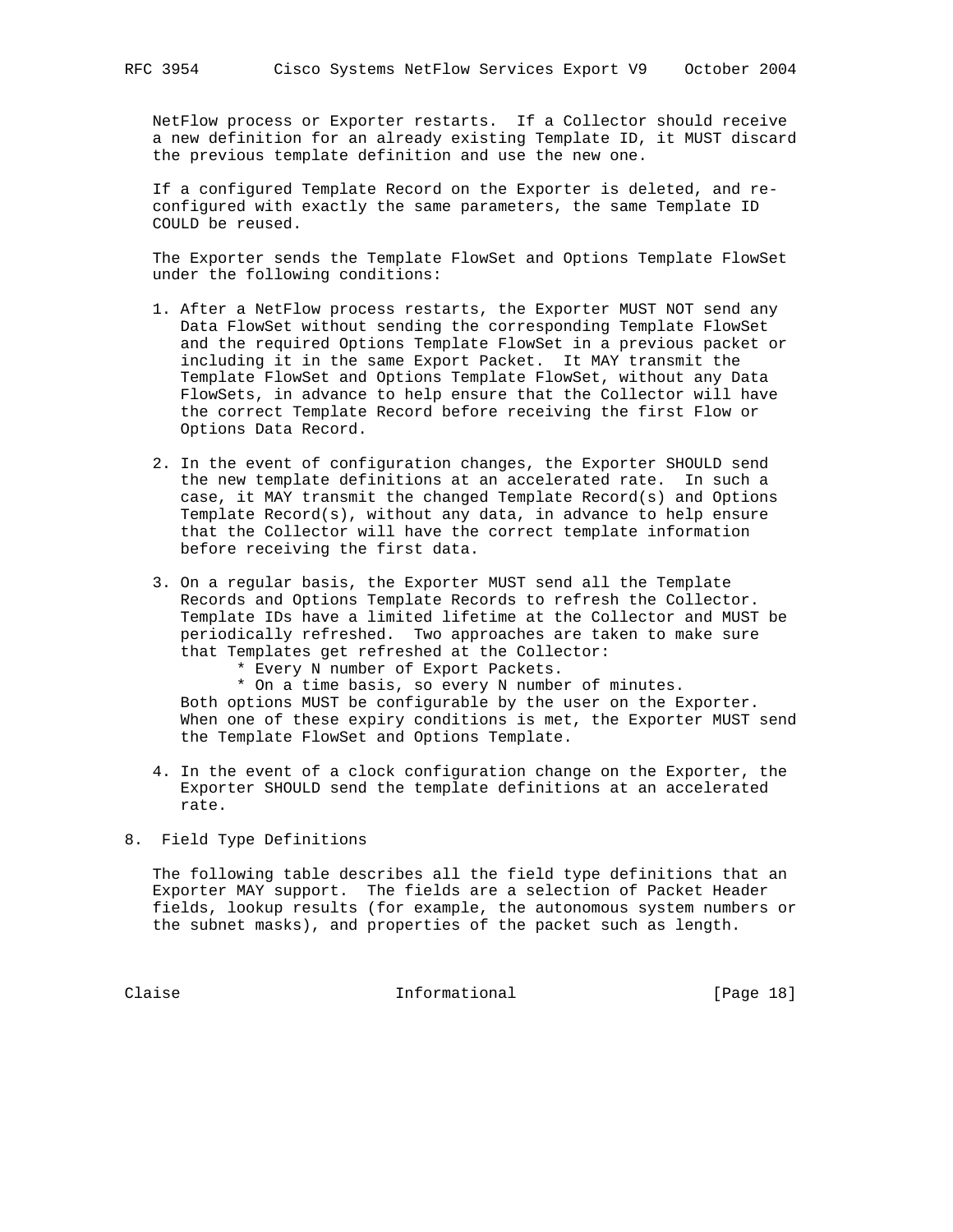| Field Type    |                | (bytes)        | Value Length Description                                                                                                    |
|---------------|----------------|----------------|-----------------------------------------------------------------------------------------------------------------------------|
| IN BYTES      | $1 \quad \Box$ | N              | Incoming counter with<br>length N x 8 bits for the<br>number of bytes associated<br>with an IP Flow. By default<br>N is 4   |
| IN_PKTS       | 2              | N              | Incoming counter with<br>length N x 8 bits for the<br>number of packets<br>associated with an IP Flow.<br>By default N is 4 |
| FLOWS         | 3              | N              | Number of Flows<br>that were aggregated;<br>by default N is 4                                                               |
| PROTOCOL      | 4              | $\mathbf 1$    | IP protocol byte                                                                                                            |
| TOS           | 5              | $\mathbf{1}$   | Type of service byte<br>setting when entering<br>the incoming interface                                                     |
| TCP_FLAGS     | 6              | 1              | TCP flags; cumulative of<br>all the TCP flags seen in<br>this Flow                                                          |
| L4_SRC_PORT   | 7              | $\overline{2}$ | TCP/UDP source port number<br>(for example, FTP, Telnet,<br>or equivalent)                                                  |
| IPV4_SRC_ADDR | 8              | $\overline{4}$ | IPv4 source address                                                                                                         |
| SRC_MASK      | 9              | $\mathbf{1}$   | The number of contiguous<br>bits in the source subnet<br>mask (i.e., the mask in<br>slash notation)                         |
| INPUT_SNMP    | 10             | N              | Input interface index.<br>By default N is 2, but<br>higher values can be used                                               |
| L4_DST_PORT   | 11             | 2              | TCP/UDP destination port<br>number (for example, FTP,<br>Telnet, or equivalent)                                             |

Claise Claise Informational [Page 19]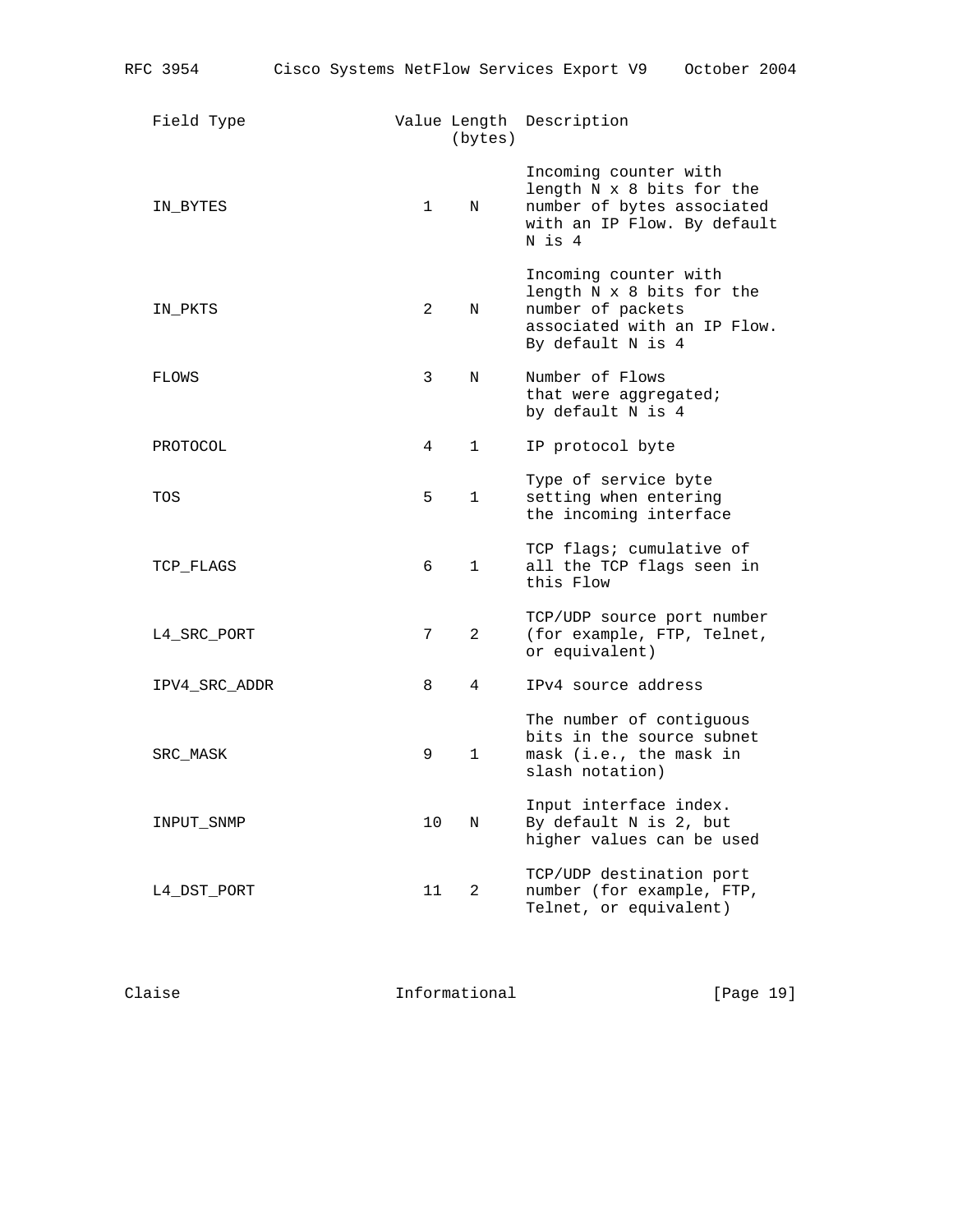| RFC 3954           |  |                 |                |   |                                                                           | Cisco Systems NetFlow Services Export V9 October 2004                                   |  |
|--------------------|--|-----------------|----------------|---|---------------------------------------------------------------------------|-----------------------------------------------------------------------------------------|--|
| IPV4_DST_ADDR      |  | 12 <sup>°</sup> | $\overline{4}$ |   |                                                                           | IPv4 destination address                                                                |  |
| DST MASK           |  | 13 <sup>°</sup> | $\mathbf{1}$   |   | in slash notation)                                                        | The number of contiguous<br>bits in the destination<br>subnet mask (i.e., the mask      |  |
|                    |  |                 |                |   | Output interface index.                                                   |                                                                                         |  |
| <b>OUTPUT SNMP</b> |  | 14              | N              |   | By default N is 2, but                                                    | higher values can be used                                                               |  |
| IPV4_NEXT_HOP      |  | 15              | 4              |   | hop router                                                                | IPv4 address of the next-                                                               |  |
| SRC_AS             |  | 16              | N              | 2 | Source BGP autonomous                                                     | system number where N could<br>be 2 or 4. By default N is                               |  |
| DST AS             |  | 17              | N              | 2 |                                                                           | Destination BGP autonomous<br>system number where N could<br>be 2 or 4. By default N is |  |
| BGP_IPV4_NEXT_HOP  |  | 18              | 4              |   | Next-hop router's IP                                                      | address in the BGP domain                                                               |  |
| MUL_DST_PKTS       |  | 19              | N              |   | IP multicast outgoing<br>N x 8 bits for packets<br>associated with the IP | packet counter with length<br>Flow. By default N is 4                                   |  |
| MUL_DST_BYTES      |  | 20              | N              |   | IP multicast outgoing<br>with the IP Flow. By<br>default N is 4           | Octet (byte) counter with<br>length N x 8 bits for the<br>number of bytes associated    |  |
| LAST_SWITCHED      |  | 21              | 4              |   | Flow was switched                                                         | sysUptime in msec at which<br>the last packet of this                                   |  |
| FIRST SWITCHED     |  | 22              | 4              |   | Flow was switched                                                         | sysUptime in msec at which<br>the first packet of this                                  |  |

Claise Claise Informational (Page 20)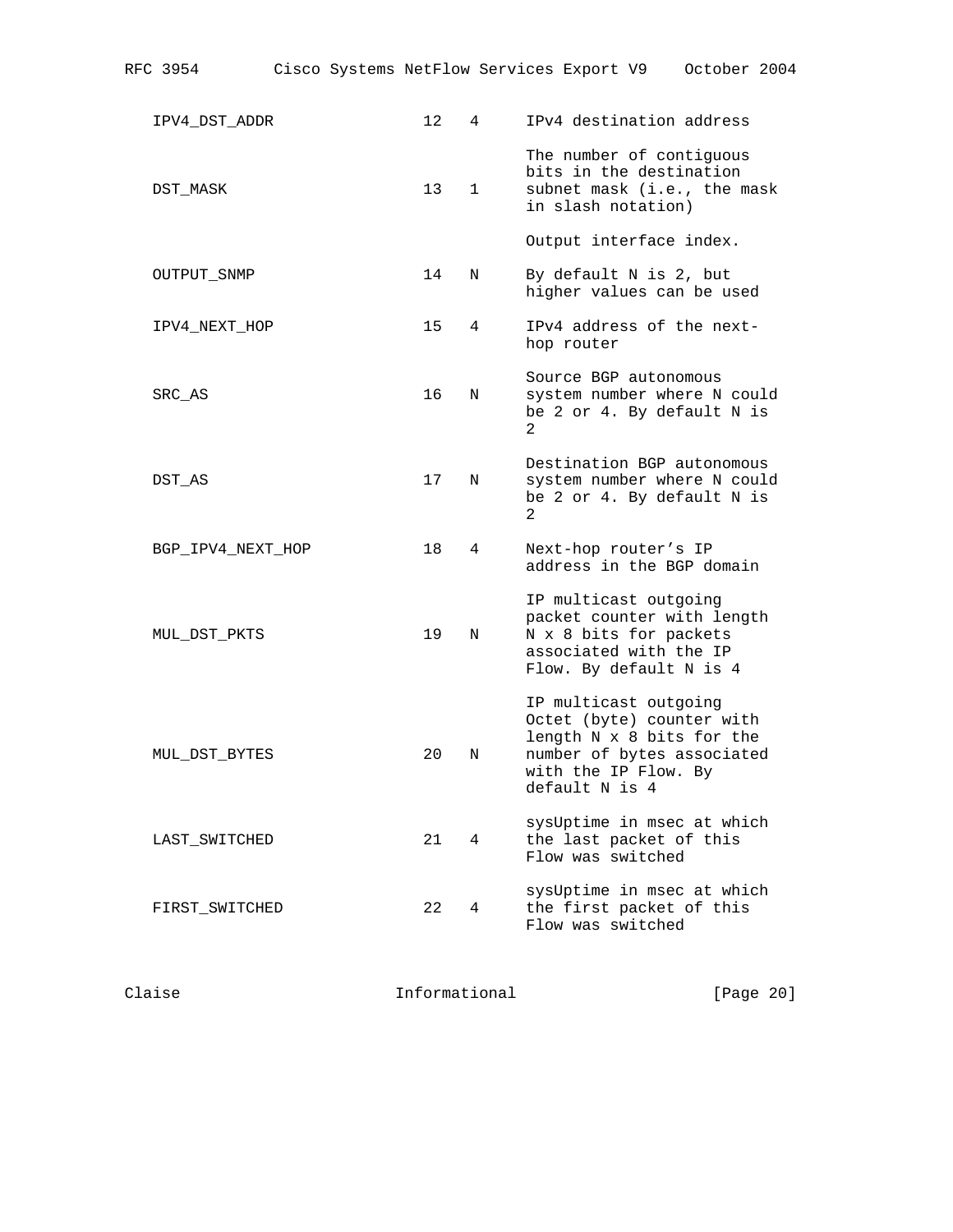| OUT BYTES          | 23 | N              | Outgoing counter with<br>length N x 8 bits for the<br>number of bytes associated<br>with an IP Flow. By<br>default N is 4                                            |
|--------------------|----|----------------|----------------------------------------------------------------------------------------------------------------------------------------------------------------------|
| OUT_PKTS           | 24 | N              | Outgoing counter with<br>length N x 8 bits for the<br>number of packets<br>associated with an IP Flow.<br>By default N is 4                                          |
| IPV6_SRC_ADDR      | 27 | 16             | IPv6 source address                                                                                                                                                  |
| IPV6 DST ADDR      | 28 | 16             | IPv6 destination address                                                                                                                                             |
| IPV6 SRC MASK      | 29 | $\mathbf 1$    | Length of the IPv6 source<br>mask in contiguous bits                                                                                                                 |
| IPV6_DST_MASK      | 30 | $\mathbf{1}$   | Length of the IPv6<br>destination mask in<br>contiguous bits                                                                                                         |
| IPV6 FLOW LABEL    | 31 | 3              | IPv6 flow label as per<br>RFC 2460 definition                                                                                                                        |
| ICMP_TYPE          | 32 | $\overline{2}$ | Internet Control Message<br>Protocol (ICMP) packet<br>type; reported as<br>ICMP Type * 256 + ICMP code                                                               |
| MUL IGMP TYPE      | 33 | $\mathbf{1}$   | Internet Group Management<br>Protocol (IGMP) packet type                                                                                                             |
| SAMPLING_INTERVAL  | 34 | $\overline{4}$ | When using sampled NetFlow,<br>the rate at which packets<br>are sampled; for example, a<br>value of 100 indicates that<br>one of every hundred<br>packets is sampled |
| SAMPLING ALGORITHM | 35 | $\mathbf{1}$   | For sampled NetFlow<br>platform-wide:<br>0x01 deterministic sampling<br>0x02 random sampling<br>Use in connection with<br>SAMPLING_INTERVAL                          |
|                    |    |                |                                                                                                                                                                      |

Claise Claise Informational [Page 21]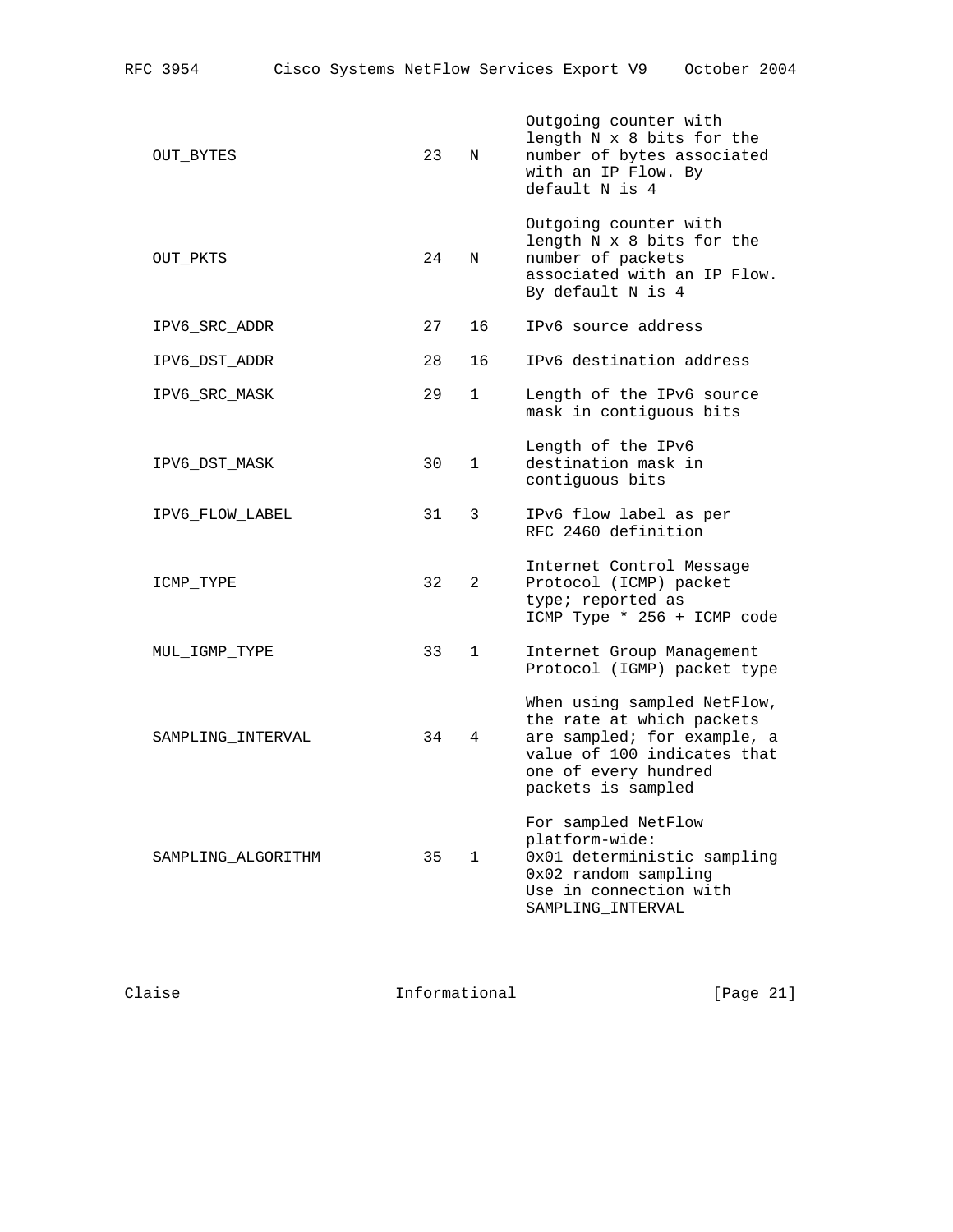|                        |    |               | Timeout value (in seconds)                                                                                                 |
|------------------------|----|---------------|----------------------------------------------------------------------------------------------------------------------------|
| FLOW ACTIVE TIMEOUT    | 36 | $\mathcal{L}$ | for active flow entries<br>in the NetFlow cache                                                                            |
| FLOW INACTIVE TIMEOUT  | 37 | 2             | Timeout value (in seconds)<br>for inactive Flow entries<br>in the NetFlow cache                                            |
| ENGINE TYPE            | 38 | $\mathbf{1}$  | Type of Flow switching<br>engine (route processor,<br>linecard, $etc.$ )                                                   |
| ENGINE ID              | 39 | $\mathbf{1}$  | ID number of the Flow<br>switching engine                                                                                  |
| TOTAL BYTES EXP        | 40 | N             | Counter with length<br>N x 8 bits for the number<br>of bytes exported by the<br>Observation Domain. By<br>default N is 4   |
| TOTAL PKTS EXP         | 41 | N             | Counter with length<br>N x 8 bits for the number<br>of packets exported by the<br>Observation Domain. By<br>default N is 4 |
| TOTAL_FLOWS_EXP        | 42 | N             | Counter with length<br>N x 8 bits for the number<br>of Flows exported by the<br>Observation Domain. By<br>default N is 4   |
| MPLS TOP LABEL TYPE    | 46 | $\mathbf{1}$  | MPLS Top Label Type:<br>0x00 UNKNOWN<br>0x01 TE-MIDPT<br>$0x02$ ATOM<br>$0x03$ VPN<br>$0x04$ BGP<br>$0x05$ LDP             |
| MPLS TOP LABEL IP ADDR | 47 | 4             | Forwarding Equivalent Class<br>corresponding to the MPLS<br>Top Label                                                      |
| FLOW SAMPLER ID        | 48 | $\mathbf{1}$  | Identifier shown<br>in "show flow-sampler"                                                                                 |
|                        |    |               |                                                                                                                            |

Claise Claise Informational [Page 22]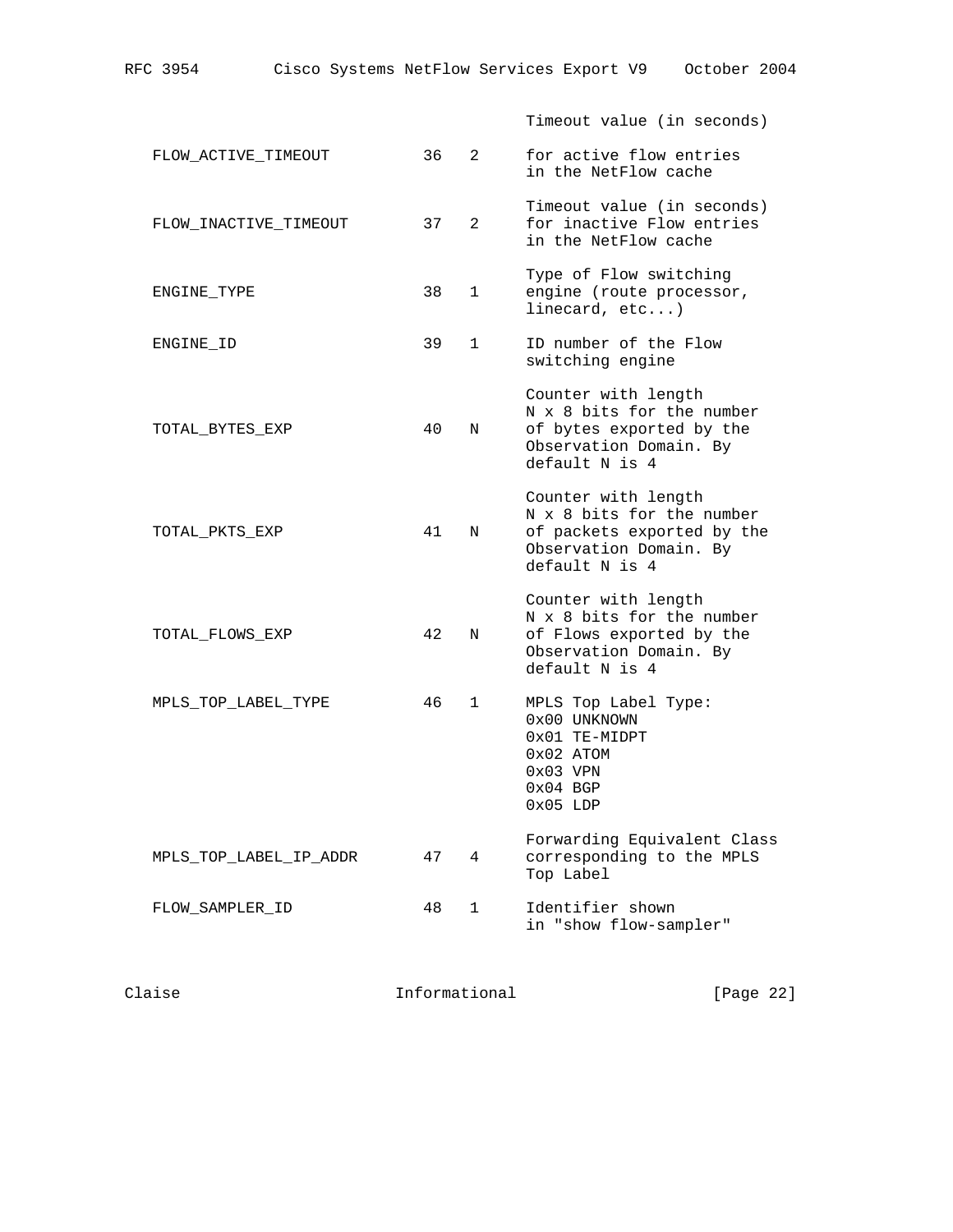| RFC 3954 |  |  |  | Cisco Systems NetFlow Services Export V9 |  |  | October 2004 |  |
|----------|--|--|--|------------------------------------------|--|--|--------------|--|
|----------|--|--|--|------------------------------------------|--|--|--------------|--|

| FLOW SAMPLER MODE               | 49 | $\mathbf{1}$   | The type of algorithm used<br>for sampling data:<br>0x02 random sampling<br>Use in connection with<br>FLOW_SAMPLER_MODE               |
|---------------------------------|----|----------------|---------------------------------------------------------------------------------------------------------------------------------------|
| FLOW SAMPLER RANDOM INTERVAL 50 |    | 4              | Packet interval at which to<br>sample. Use in connection<br>with FLOW_SAMPLER_MODE                                                    |
| DST TOS                         | 55 | $\mathbf{1}$   | Type of Service byte<br>setting when exiting<br>outgoing interface                                                                    |
| SRC MAC                         | 56 | 6              | Source MAC Address                                                                                                                    |
| DST MAC                         | 57 | 6              | Destination MAC Address                                                                                                               |
|                                 |    |                | Virtual LAN identifier                                                                                                                |
| SRC VLAN                        | 58 | $\overline{2}$ | associated with ingress<br>interface                                                                                                  |
| DST VLAN                        | 59 | $\overline{2}$ | Virtual LAN identifier<br>associated with egress<br>interface                                                                         |
| IP PROTOCOL VERSION             | 60 | $\mathbf{1}$   | Internet Protocol Version<br>Set to 4 for IPv4, set to 6<br>for IPv6. If not present in<br>the template, then version<br>4 is assumed |
| DIRECTION                       | 61 | $\mathbf{1}$   | Flow direction:<br>0 - ingress flow<br>1 - egress flow                                                                                |
| IPV6 NEXT HOP                   | 62 | 16             | IPv6 address of the<br>next-hop router                                                                                                |
| BGP_IPV6_NEXT_HOP               | 63 | 16             | Next-hop router in the BGP<br>domain                                                                                                  |
| IPV6_OPTION_HEADERS             | 64 | 4              | Bit-encoded field<br>identifying IPv6 option<br>headers found in the flow                                                             |
| MPLS LABEL 1                    | 70 | 3              | MPLS label at position 1 in<br>the stack                                                                                              |

Claise Claise Informational [Page 23]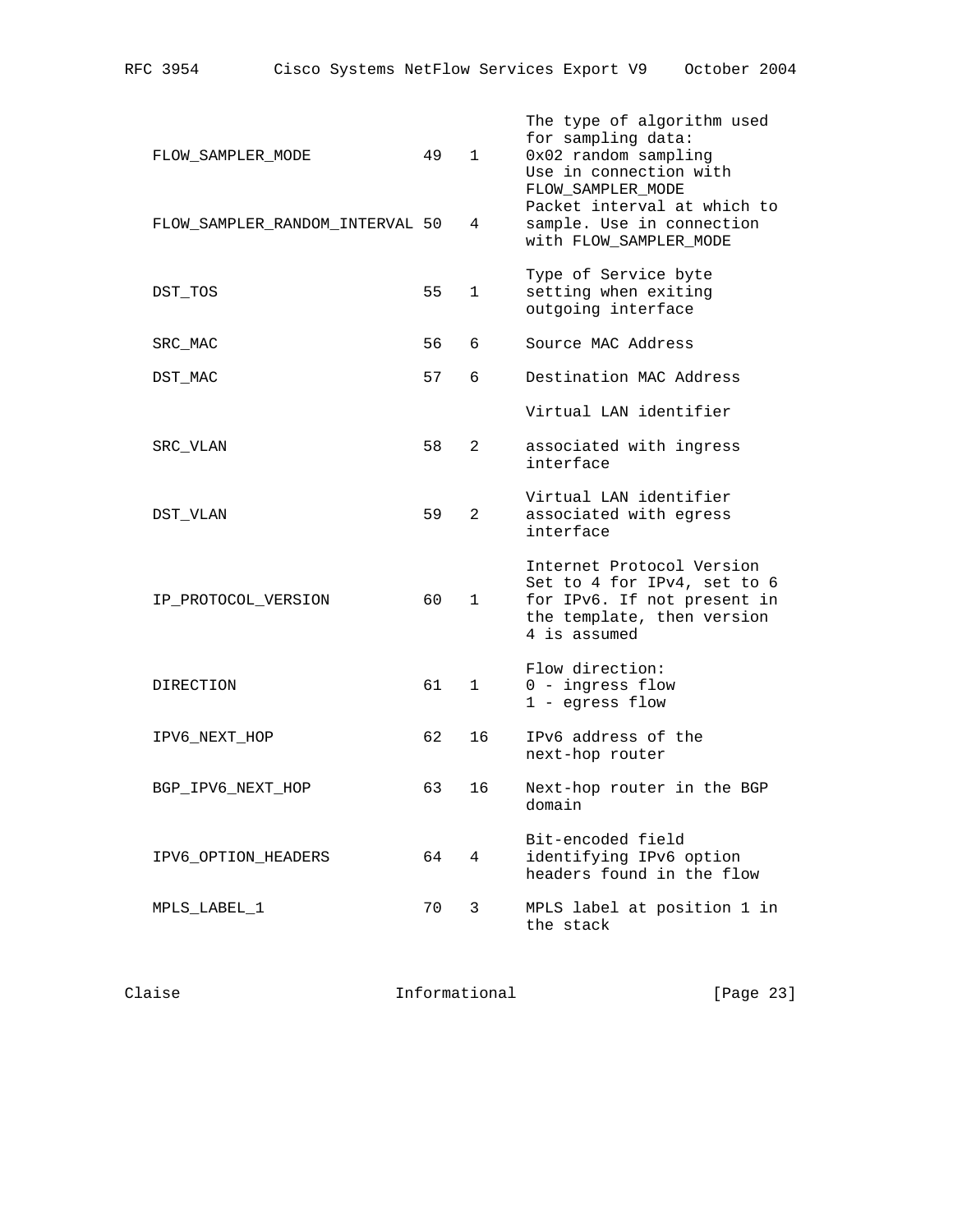| RFC 3954 |               | Cisco Systems NetFlow Services Export V9 |      |                |              | October 2004                |  |
|----------|---------------|------------------------------------------|------|----------------|--------------|-----------------------------|--|
|          | MPLS LABEL 2  |                                          | 71 3 |                | the stack    | MPLS label at position 2 in |  |
|          | MPLS LABEL 3  |                                          | 72 3 |                | the stack    | MPLS label at position 3 in |  |
|          | MPLS LABEL 4  |                                          | 73 3 |                | the stack    | MPLS label at position 4 in |  |
|          | MPLS LABEL 5  |                                          | 74 3 |                | the stack    | MPLS label at position 5 in |  |
|          | MPLS LABEL 6  |                                          | 75   | $\mathbf{3}$   | the stack    | MPLS label at position 6 in |  |
|          | MPLS LABEL 7  |                                          | 76   | $3^{\circ}$    | the stack    | MPLS label at position 7 in |  |
|          | MPLS LABEL 8  |                                          | 77 3 |                | the stack    | MPLS label at position 8 in |  |
|          | MPLS LABEL 9  |                                          | 78   | $\overline{3}$ | the stack    | MPLS label at position 9 in |  |
|          | MPLS LABEL 10 |                                          | 79   | $\mathbf{3}$   | in the stack | MPLS label at position 10   |  |

 The value field is a numeric identifier for the field type. The following value fields are reserved for proprietary field types: 25, 26, 43 to 45, 51 to 54, and 65 to 69.

 When extensibility is required, the new field types will be added to the list. The new field types have to be updated on the Exporter and Collector but the NetFlow export format would remain unchanged. Refer to the latest documentation at http://www.cisco.com for the newly updated list.

 In some cases the size of a field type is fixed by definition, for example PROTOCOL, or IPV4\_SRC\_ADDR. However in other cases they are defined as a variant type. This improves the memory efficiency in the collector and reduces the network bandwidth requirement between the Exporter and the Collector. As an example, in the case IN\_BYTES, on an access router it might be sufficient to use a 32 bit counter (N = 4), whilst on a core router a 64 bit counter (N = 8) would be required.

 All counters and counter-like objects are unsigned integers of size N \* 8 bits.

Claise **Informational** [Page 24]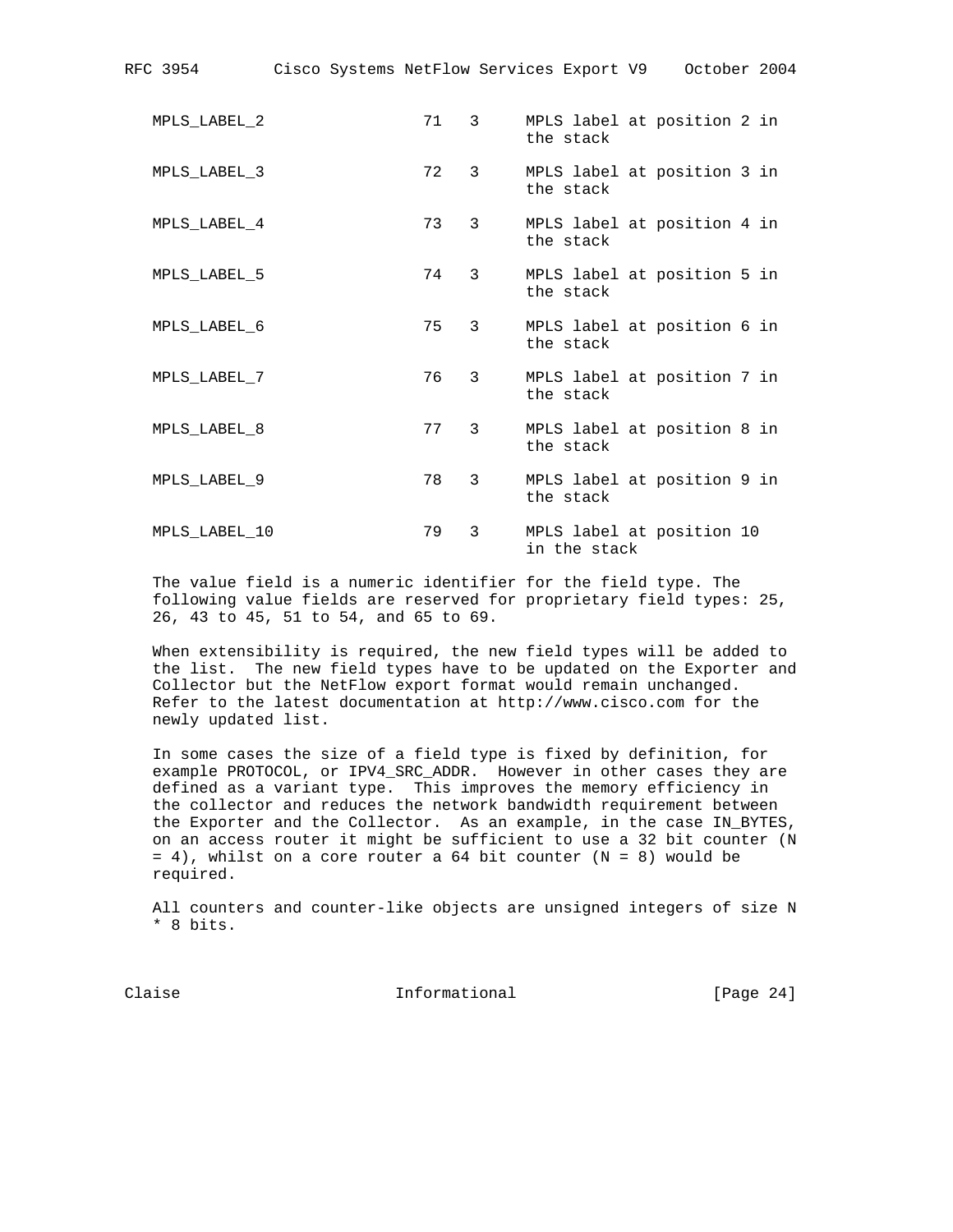# 9. The Collector Side

 The Collector receives Template Records from the Exporter, normally before receiving Flow Data Records (or Options Data Records). The Flow Data Records (or Options Data Records) can then be decoded and stored locally on the devices. If the Template Records have not been received at the time Flow Data Records (or Options Data Records) are received, the Collector SHOULD store the Flow Data Records (or Options Data Records) and decode them after the Template Records are received. A Collector device MUST NOT assume that the Data FlowSet and the associated Template FlowSet (or Options Template FlowSet) are exported in the same Export Packet.

 The Collector MUST NOT assume that one and only one Template FlowSet is present in an Export Packet.

 The life of a template at the Collector is limited to a fixed refresh timeout. Templates not refreshed from the Exporter within the timeout are expired at the Collector. The Collector MUST NOT attempt to decode the Flow or Options Data Records with an expired Template. At any given time the Collector SHOULD maintain the following for all the current Template Records and Options Template Records: Exporter, Observation Domain, Template ID, Template Definition, Last Received.

 Note that the Observation Domain is identified by the Source ID field from the Export Packet.

 In the event of a clock configuration change on the Exporter, the Collector SHOULD discard all Template Records and Options Template Records associated with that Exporter, in order for Collector to learn the new set of fields: Exporter, Observation Domain, Template ID, Template Definition, Last Received.

Template IDs are unique per Exporter and per Observation Domain.

 If the Collector receives a new Template Record (for example, in the case of an Exporter restart) it MUST immediately override the existing Template Record.

 Finally, note that the Collector MUST accept padding in the Data FlowSet and Options Template FlowSet, which means for the Flow Data Records, the Options Data Records and the Template Records. Refer to the terminology summary table in Section 2.1.

Claise **Informational** [Page 25]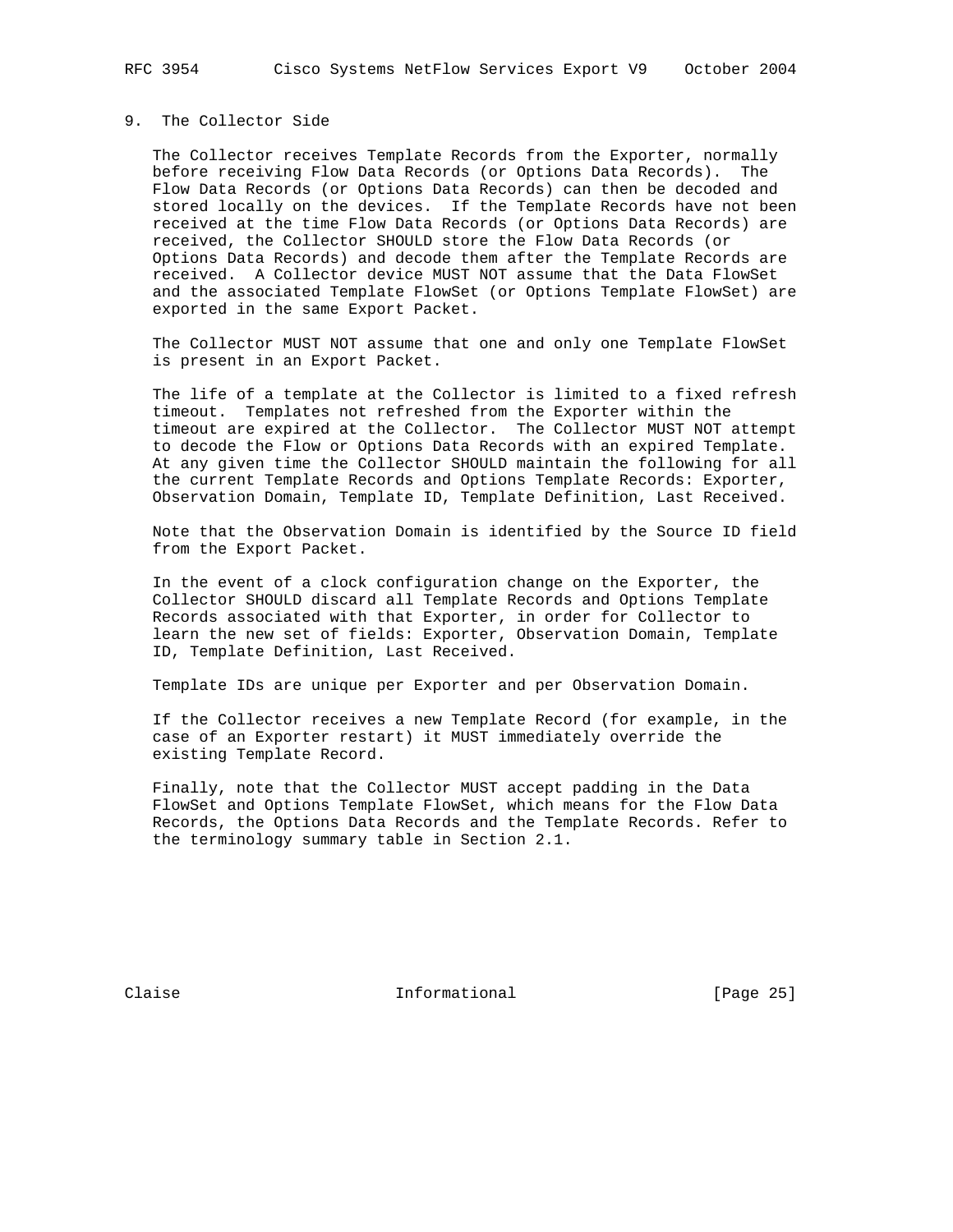# 10. Security Considerations

 The NetFlow version 9 protocol was designed with the expectation that the Exporter and Collector would remain within a single private network. However the NetFlow version 9 protocol might be used to transport Flow Records over the public Internet which exposes the Flow Records to a number of security risks. For example an attacker might capture, modify or insert Export Packets. There is therefore a risk that IP Flow information might be captured or forged, or that attacks might be directed at the NetFlow Collector.

 The designers of NetFlow Version 9 did not impose any confidentiality, integrity or authentication requirements on the protocol because this reduced the efficiency of the implementation and it was believed at the time that the majority of deployments would confine the Flow Records to private networks, with the Collector(s) and Exporter(s) in close proximity.

 The IPFIX protocol (IP Flow Information eXport), which has chosen the NetFlow version 9 protocol as the base protocol, addresses the security considerations discussed in this section. See the security section of IPFIX requirement draft [RFC3917] for more information.

10.1. Disclosure of Flow Information Data

 Because the NetFlow Version 9 Export Packets are not encrypted, the observation of Flow Records can give an attacker information about the active flows in the network, communication endpoints and traffic patterns. This information can be used both to spy on user behavior and to plan and conceal future attacks.

 The information that an attacker could derive from the interception of Flow Records depends on the Flow definition. For example, a Flow Record containing the source and destination IP addresses might reveal privacy sensitive information regarding the end user's activities, whilst a Flow Record only containing the source and destination IP network would be less revealing.

10.2. Forgery of Flow Records or Template Records

 If Flow Records are used in accounting and/or security applications, there may be a strong incentive to forge exported Flow Records (for example to defraud the service provider, or to prevent the detection of an attack). This can be done either by altering the Flow Records on the path between the Observer and the Collector, or by injecting forged Flow Records that pretend to be originated by the Exporter.

Claise **Informational** [Page 26]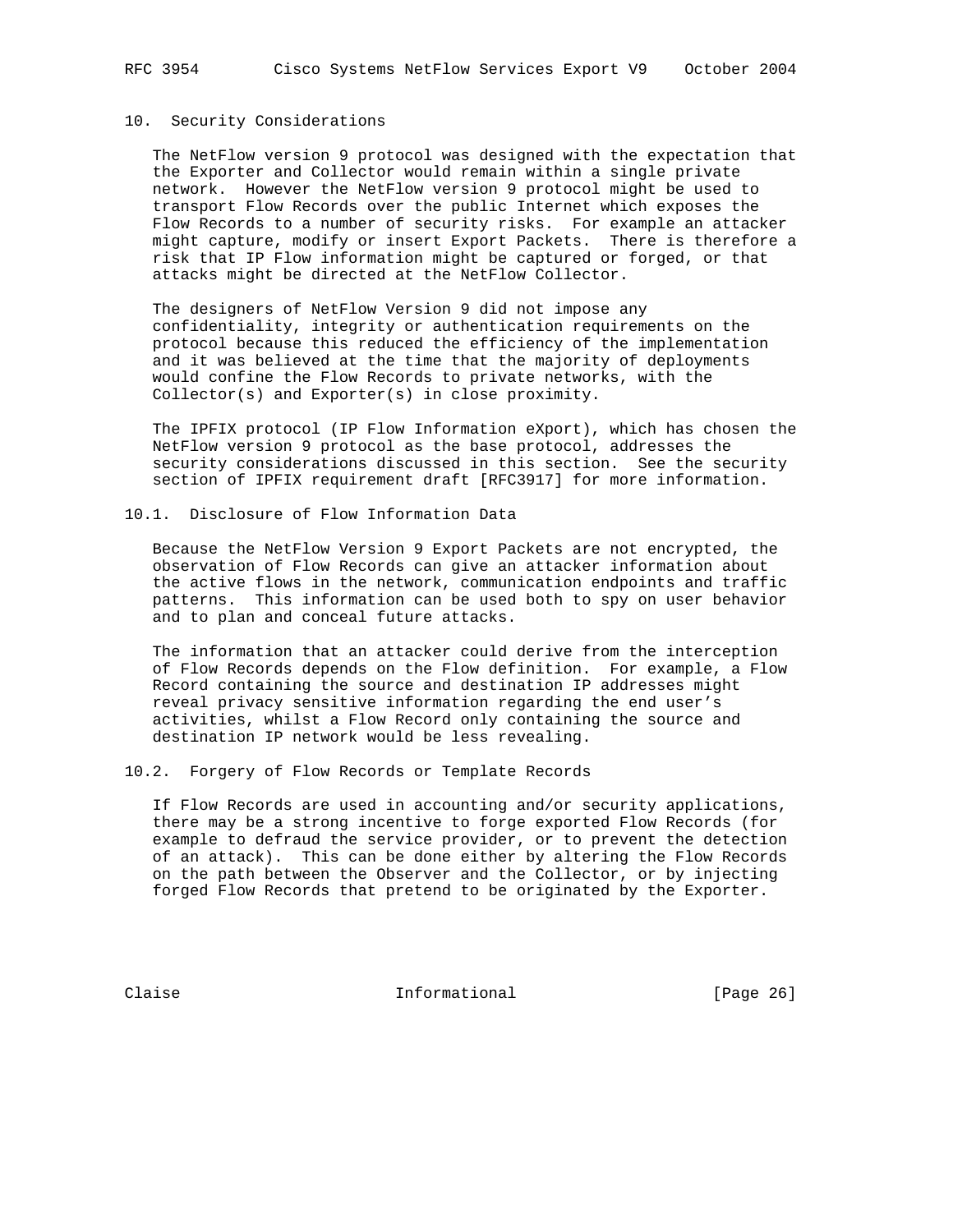An attacker could forge Templates and/or Options Templates and thereby try to confuse the NetFlow Collector, rendering it unable to decode the Export Packets.

10.3. Attacks on the NetFlow Collector

 Denial of service attacks on the NetFlow Collector can consume so many resources from the machine that, the Collector is unable to capture or decode some NetFlow Export Packets. Such hazards are not explicitly addressed by the NetFlow Version 9 protocol, although the normal methods used to protect a server from a DoS attack will mitigate the problem.

11. Examples

 Let us consider the example of an Export Packet composed of a Template FlowSet, a Data FlowSet (which contains three Flow Data Records), an Options Template FlowSet, and a Data FlowSet (which contains two Options Data Records).

Export Packet:

| Packet<br>Header | Template<br>FlowSet<br>(1 Template) | Data<br>FlowSet<br>(3 Flow Data Records) |
|------------------|-------------------------------------|------------------------------------------|
|                  |                                     |                                          |
|                  |                                     |                                          |
|                  |                                     |                                          |

+------------------+ +--------------------------+ |

. . .--------------------------------------------------+

Claise **Informational Informational** [Page 27]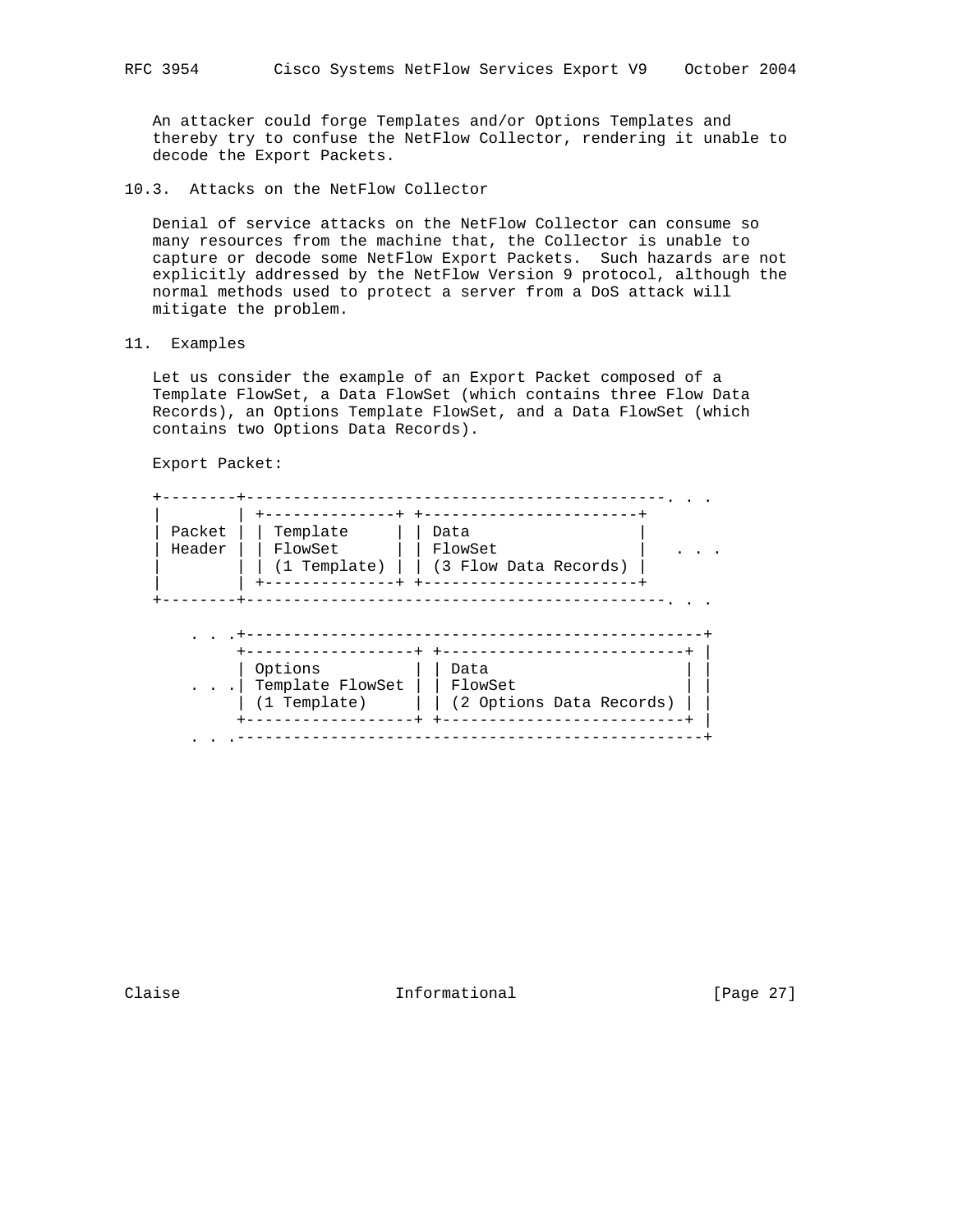11.1. Packet Header Example

The Packet Header is composed of:

0  $1$  2 3 0 1 2 3 4 5 6 7 8 9 0 1 2 3 4 5 6 7 8 9 0 1 2 3 4 5 6 7 8 9 0 1 +-+-+-+-+-+-+-+-+-+-+-+-+-+-+-+-+-+-+-+-+-+-+-+-+-+-+-+-+-+-+-+-+  $Version = 9$  +-+-+-+-+-+-+-+-+-+-+-+-+-+-+-+-+-+-+-+-+-+-+-+-+-+-+-+-+-+-+-+-+ sysUpTime +-+-+-+-+-+-+-+-+-+-+-+-+-+-+-+-+-+-+-+-+-+-+-+-+-+-+-+-+-+-+-+-+ | UNIX Secs | +-+-+-+-+-+-+-+-+-+-+-+-+-+-+-+-+-+-+-+-+-+-+-+-+-+-+-+-+-+-+-+-+ Sequence Number +-+-+-+-+-+-+-+-+-+-+-+-+-+-+-+-+-+-+-+-+-+-+-+-+-+-+-+-+-+-+-+-+ Source ID +-+-+-+-+-+-+-+-+-+-+-+-+-+-+-+-+-+-+-+-+-+-+-+-+-+-+-+-+-+-+-+-+

11.2. Template FlowSet Example

We want to report the following Field Types:

- The source IP address (IPv4), so the length is 4
- The destination IP address (IPv4), so the length is 4
- The next-hop IP address (IPv4), so the length is 4
- The number of bytes of the Flow
- The number of packets of the Flow

Therefore, the Template FlowSet is composed of the following:

|                    |                                                                                                                | 0 1 2 3 4 5 6 7 8 9 0 1 2 3 4 5 6 7 8 9 0 1 2 3 4 5 6 7 8 9 0 1 |
|--------------------|----------------------------------------------------------------------------------------------------------------|-----------------------------------------------------------------|
| $FlowSet$ ID = 0   |                                                                                                                |                                                                 |
| Template ID 256    | and the state of the state of the state of the state of the state of the state of the state of the state of th |                                                                 |
| IP SRC ADDR = $8$  | Field Length = 4                                                                                               |                                                                 |
| IP DST ADDR = $12$ | Field Length = 4                                                                                               |                                                                 |
| IP NEXT HOP = $15$ | Field Length = 4                                                                                               |                                                                 |
| IN PKTS $= 2$      | Field Length = 4                                                                                               |                                                                 |
| IN BYTES $= 1$     |                                                                                                                | Field Length = 4                                                |
|                    |                                                                                                                |                                                                 |

Claise **Informational** [Page 28]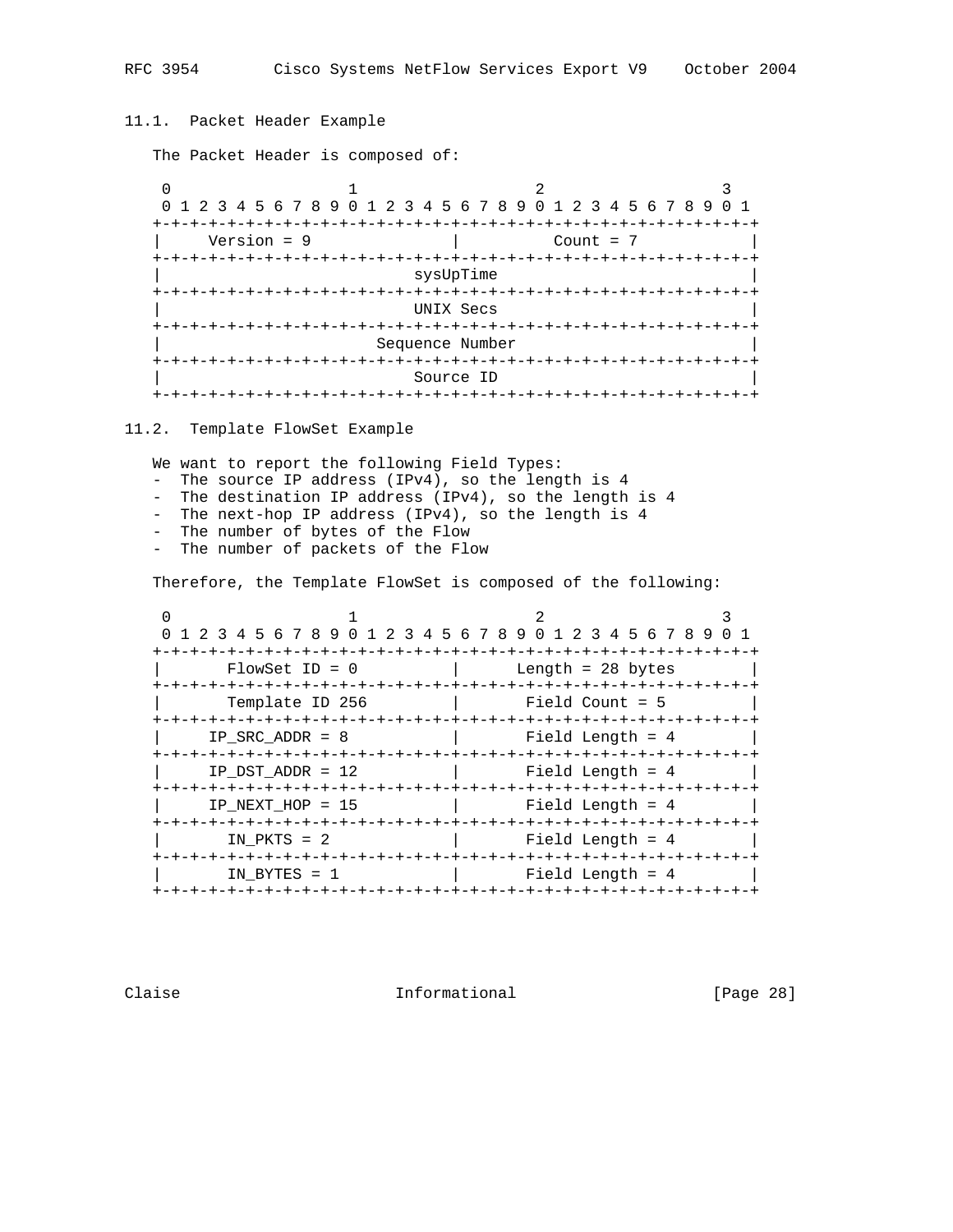# 11.3. Data FlowSet Example

In this example, we report the following three Flow Records:

| Src IP addr.                                 | Dst IP addr.                               | Next Hop addr.                                                       | Packet<br>Number | Bytes<br>Number           |  |  |
|----------------------------------------------|--------------------------------------------|----------------------------------------------------------------------|------------------|---------------------------|--|--|
| 198.168.1.12<br>192.168.1.27<br>192.168.1.56 | 10.5.12.254<br>10.5.12.23<br>10.5.12.65    | 192.168.1.1<br>192.168.1.1<br>192.168.1.1                            | 5009<br>748<br>5 | 5344385<br>388934<br>6534 |  |  |
| 0                                            |                                            | 2<br>0 1 2 3 4 5 6 7 8 9 0 1 2 3 4 5 6 7 8 9 0 1 2 3 4 5 6 7 8 9 0 1 |                  | 3                         |  |  |
|                                              | $FlowSet$ ID = 256                         |                                                                      | Length = $64$    |                           |  |  |
|                                              |                                            | 198.168.1.12                                                         |                  |                           |  |  |
|                                              |                                            | -+-+-+-+-+-+-+-+-+-+-+-+-+-+-+-+-+-+-+-<br>10.5.12.254               |                  |                           |  |  |
|                                              |                                            | -+-+-+-+-+-+-+-+-+-+-+-+-+-+-+-+-+-+<br>192.168.1.1                  |                  |                           |  |  |
|                                              |                                            | -+-+-+-+-+-+-+-+-+-+-+-+<br>5009                                     |                  |                           |  |  |
|                                              |                                            | 5344385                                                              |                  |                           |  |  |
|                                              |                                            | -+-+-+-+-+-+-+-+-+-+-+-+-+-+-+-+-+-+<br>192.168.1.27                 |                  |                           |  |  |
|                                              |                                            | 10.5.12.23                                                           |                  |                           |  |  |
|                                              |                                            | -+-+-+-+-+-+-+-+-+-+-+-+-+-<br>192.168.1.1                           |                  |                           |  |  |
|                                              |                                            | 748                                                                  |                  |                           |  |  |
|                                              |                                            | +-+-+-+-+-+-+-+-+-+-+-+-+                                            |                  |                           |  |  |
| 388934                                       |                                            |                                                                      |                  |                           |  |  |
|                                              | 192.168.1.56<br>-+-+-+-+-+-+-+-+-+-+-+-+-+ |                                                                      |                  |                           |  |  |
|                                              |                                            | 10.5.12.65                                                           |                  |                           |  |  |
|                                              |                                            | 192.168.1.1<br>-+-+-+-+-+-+-+-+-+-+-+-+-+-+-+                        |                  |                           |  |  |
|                                              |                                            | -+-+-+-+-+-+-+-+-+-+-+                                               |                  |                           |  |  |
|                                              |                                            | 6534                                                                 |                  |                           |  |  |
|                                              |                                            |                                                                      |                  |                           |  |  |

Claise

Informational

[Page 29]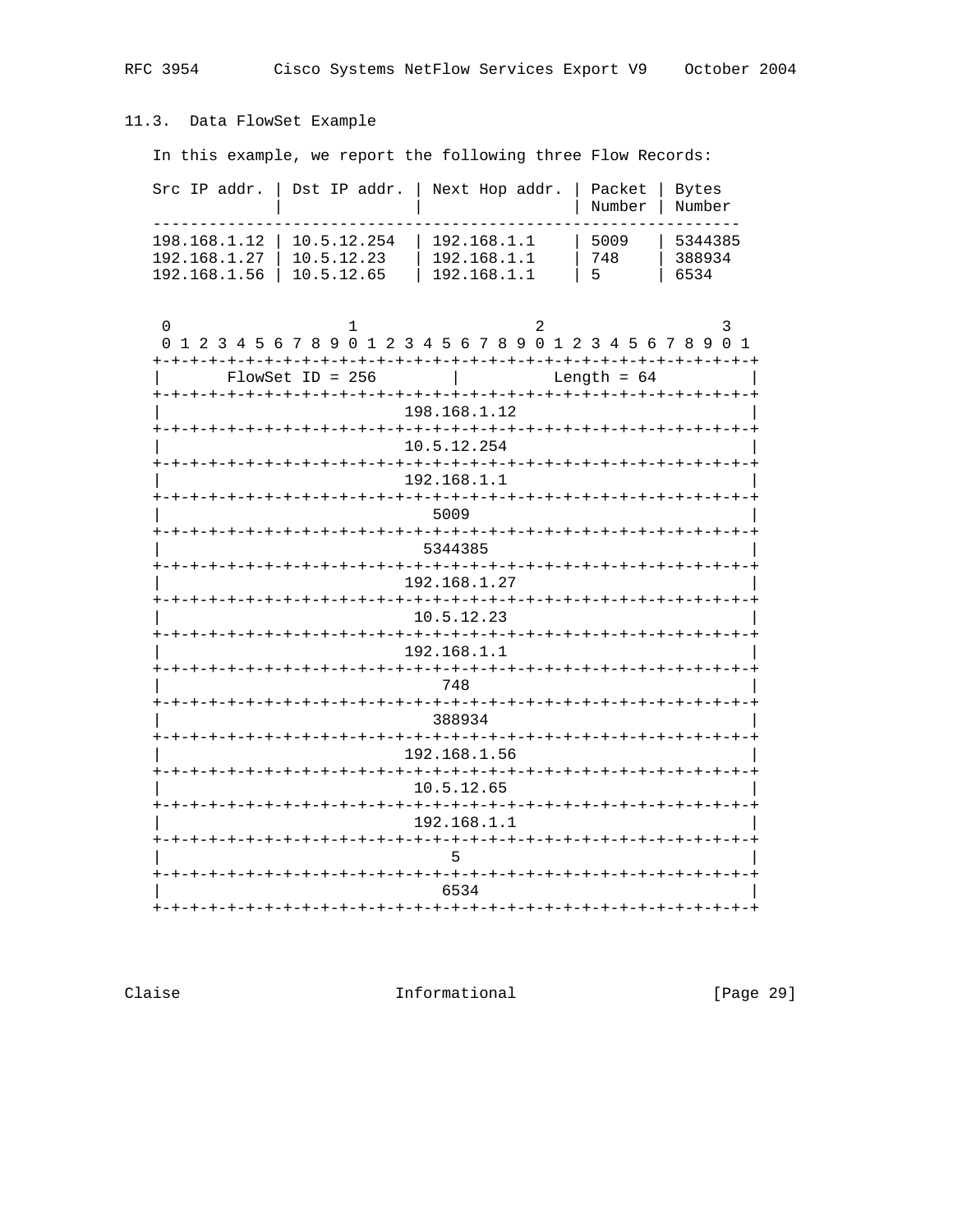Note that padding was not necessary in this example.

11.4. Options Template FlowSet Example

```
 Per line card (the Exporter is composed of two line cards), we want
to report the following Field Types:
- Total number of Export Packets
- Total number of exported Flows
```
The format of the Options Template FlowSet is as follows:

0  $1$  2 3 0 1 2 3 4 5 6 7 8 9 0 1 2 3 4 5 6 7 8 9 0 1 2 3 4 5 6 7 8 9 0 1 +-+-+-+-+-+-+-+-+-+-+-+-+-+-+-+-+-+-+-+-+-+-+-+-+-+-+-+-+-+-+-+-+  $FlowSet$  ID = 1  $\qquad$  Length = 24 +-+-+-+-+-+-+-+-+-+-+-+-+-+-+-+-+-+-+-+-+-+-+-+-+-+-+-+-+-+-+-+-+ Template ID 257 | Option Scope Length = 4 +-+-+-+-+-+-+-+-+-+-+-+-+-+-+-+-+-+-+-+-+-+-+-+-+-+-+-+-+-+-+-+-+ | Option Length = 8 | Scope 1 Field Type = 3 | +-+-+-+-+-+-+-+-+-+-+-+-+-+-+-+-+-+-+-+-+-+-+-+-+-+-+-+-+-+-+-+-+ | Scope 1 Field Length = 2 | TOTAL\_EXP\_PKTS\_SENT = 41 | +-+-+-+-+-+-+-+-+-+-+-+-+-+-+-+-+-+-+-+-+-+-+-+-+-+-+-+-+-+-+-+-+  $Field Length = 2$  | TOTAL\_FLOWS\_EXP = 42 | +-+-+-+-+-+-+-+-+-+-+-+-+-+-+-+-+-+-+-+-+-+-+-+-+-+-+-+-+-+-+-+-+ | Field Length = 2 | Padding +-+-+-+-+-+-+-+-+-+-+-+-+-+-+-+-+-+-+-+-+-+-+-+-+-+-+-+-+-+-+-+-+

11.5. Data FlowSet with Options Data Records Example

In this example, we report the following two records:

 Line Card ID | Export Packet| Export Flow ------------------------------------------ Line Card 1 | 345 | 10201 Line Card 2 | 690 | 20402

Claise **Informational** [Page 30]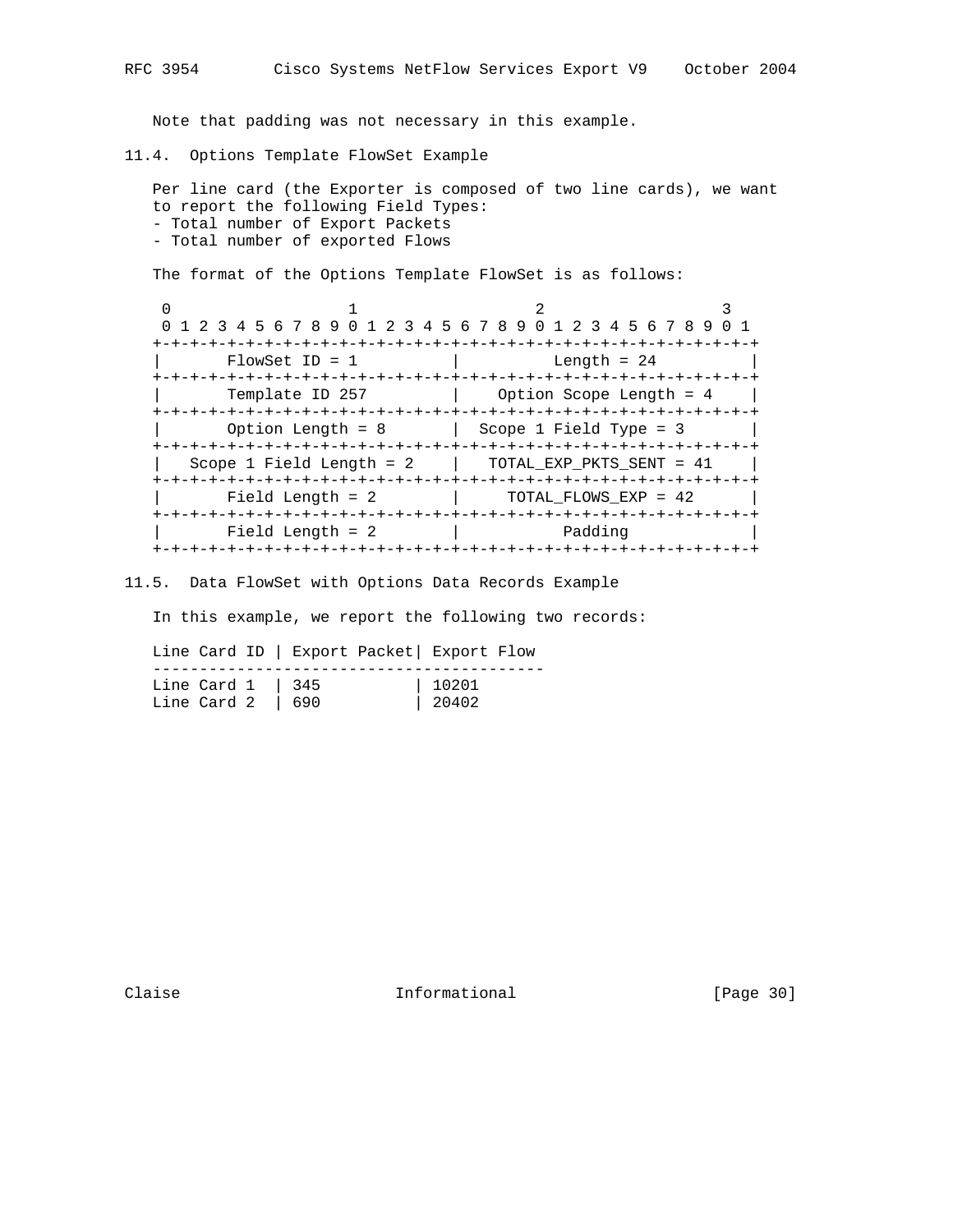|                    | 0 1 2 3 4 5 6 7 8 9 0 1 2 3 4 5 6 7 8 9 0 1 2 3 4 5 6 7 8 9 0 1 |  |
|--------------------|-----------------------------------------------------------------|--|
| $FlowSet$ ID = 257 | Length = $16$                                                   |  |
|                    | 345<br>-+-+-+-+-+-+-+-+                                         |  |
| 10201              |                                                                 |  |
| 690                | 20402                                                           |  |
|                    |                                                                 |  |

# 12. References

- 12.1. Normative References
	- [RFC2119] Bradner, S., "Key words for use in RFCs to Indicate Requirement Levels", BCP 14, RFC 2119, March 1997.
- 12.2. Informative References
	- [RFC768] Postel, J., "User Datagram Protocol", STD 6, RFC 768, August 1980.
	- [RFC793] Postel, J., "Transmission Control Protocol", STD 7, RFC 793, September 1981.
- [RFC2960] Stewart, R., Xie, Q., Morneault, K., Sharp, C., Schwarzbauer, H., Taylor, T., Rytina, I., Kalla, M., Zhang, L., and V. Paxson, "Stream Control Transmission Protocol", RFC 2960, October 2000.
	- [RFC3917] Quittek, J., Zseby, T., Claise, B., and S. Zander, "Requirements for IP Flow Information Export (IPFIX)", RFC 3917, October 2004.

# 13. Authors

 This document was jointly written by Vamsidhar Valluri, Martin Djernaes, Ganesh Sadasivan, and Benoit Claise.

14. Acknowledgments

 I would like to thank Pritam Shah, Paul Kohler, Dmitri Bouianovski, and Stewart Bryant for their valuable technical feedback.

Claise **Informational** [Page 31]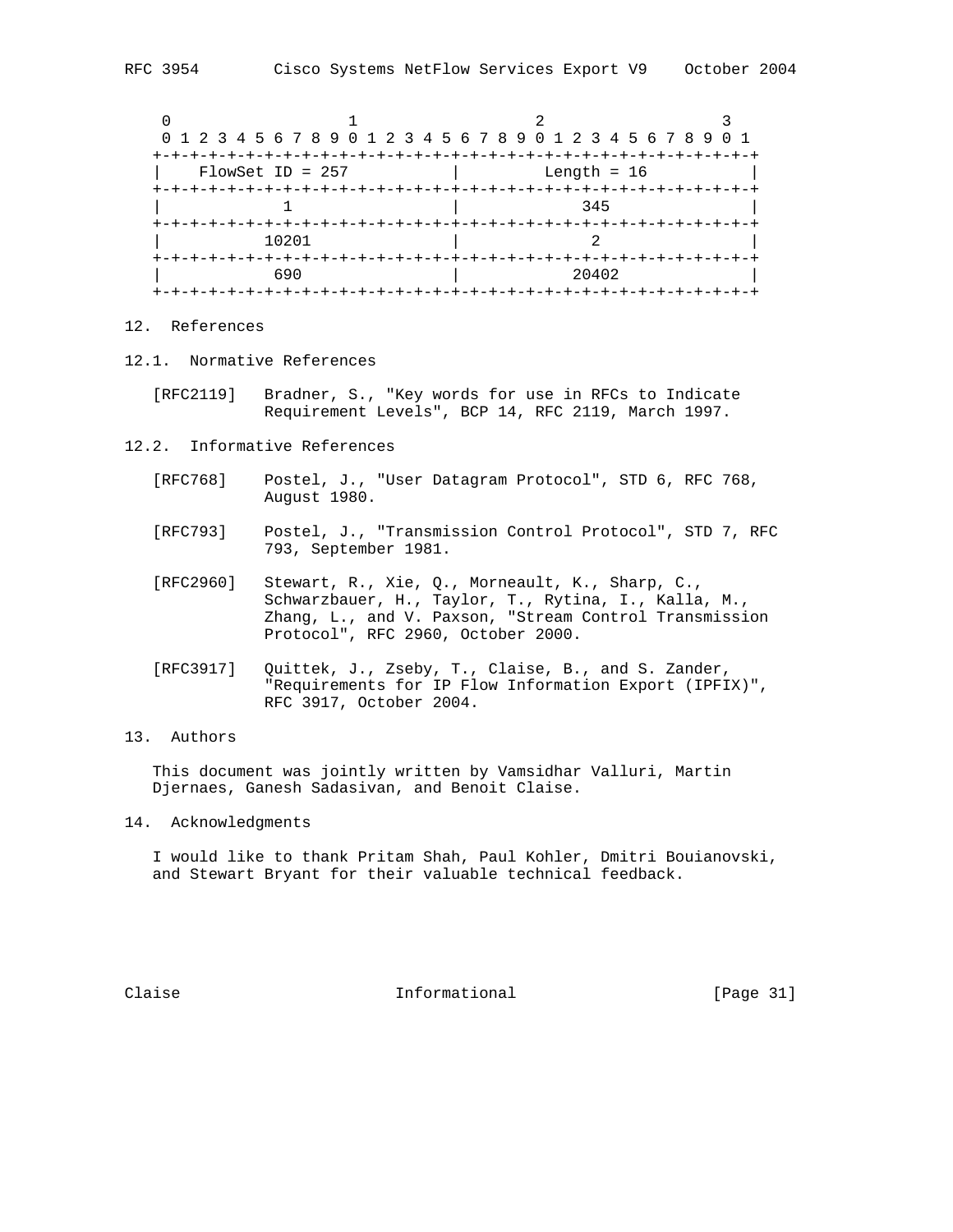15. Authors' Addresses Benoit Claise (Editor) Cisco Systems De Kleetlaan 6a b1 1831 Diegem Belgium Phone: +32 2 704 5622 EMail: bclaise@cisco.com Ganesh Sadasivan Cisco Systems, Inc. 3750 Cisco Way San Jose, CA 95134 USA Phone: +1 408 527-0251 EMail: gsadasiv@cisco.com Vamsi Valluri Cisco Systems, Inc. 510 McCarthy Blvd. San Jose, CA 95035 USA Phone: +1 408 525-1835 EMail: vvalluri@cisco.com Martin Djernaes Cisco Systems, Inc. 510 McCarthy Blvd. San Jose, CA 95035 USA Phone: +1 408 853-1676 EMail: djernaes@cisco.com

Claise **Informational** [Page 32]